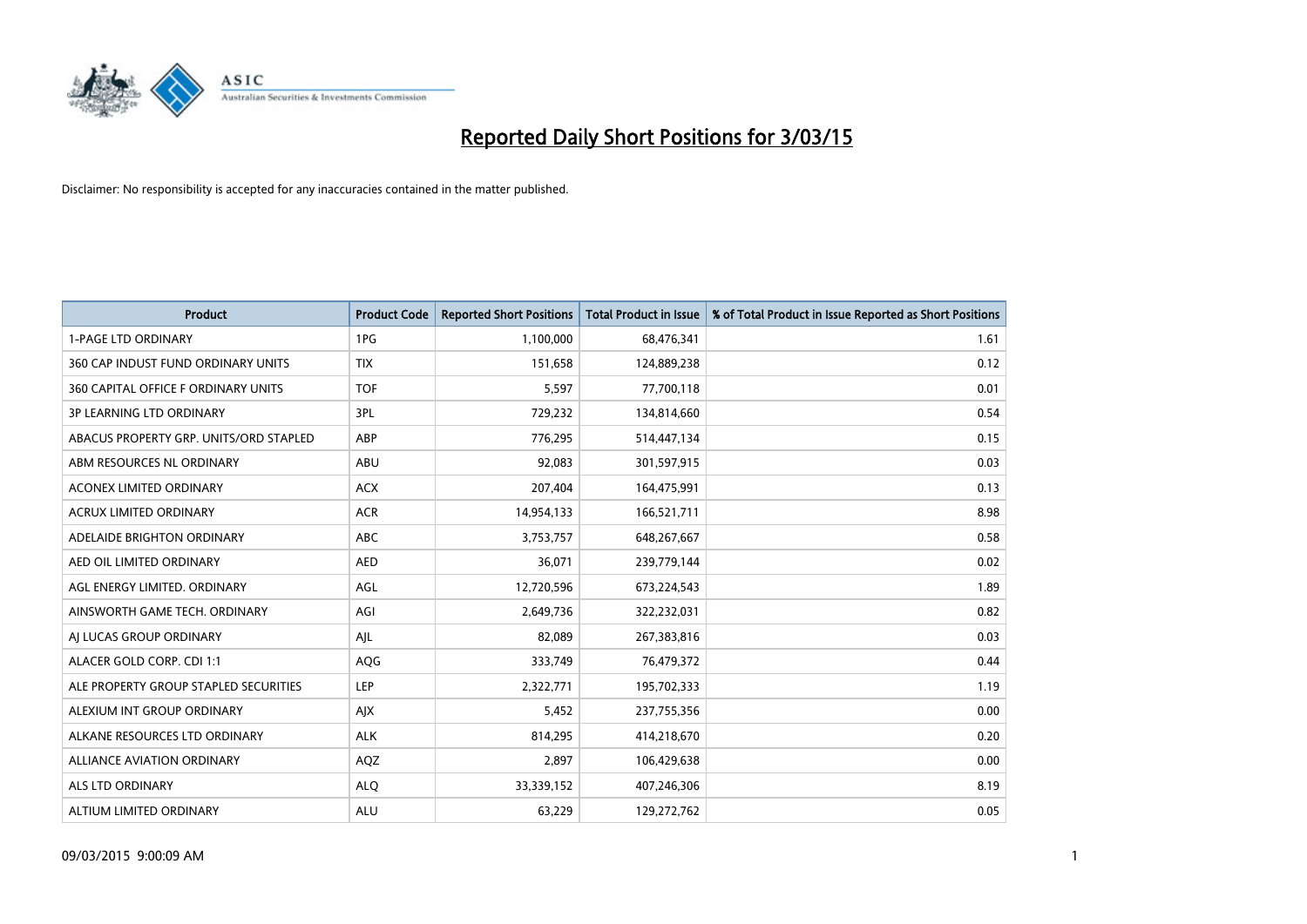

| <b>Product</b>                          | <b>Product Code</b> | <b>Reported Short Positions</b> | <b>Total Product in Issue</b> | % of Total Product in Issue Reported as Short Positions |
|-----------------------------------------|---------------------|---------------------------------|-------------------------------|---------------------------------------------------------|
| ALUMINA LIMITED ORDINARY                | <b>AWC</b>          | 9,049,542                       | 2,806,225,615                 | 0.32                                                    |
| AMALGAMATED HOLDINGS ORDINARY           | AHD                 | 286                             | 157,963,509                   | 0.00                                                    |
| AMCOM TELECOMM, ORDINARY                | AMM                 | 2,321,656                       | 266,399,148                   | 0.87                                                    |
| AMCOR LIMITED ORDINARY                  | AMC                 | 3,797,362                       | 1,206,684,923                 | 0.31                                                    |
| AMP LIMITED ORDINARY                    | AMP                 | 10,331,620                      | 2,957,737,964                 | 0.35                                                    |
| ANSELL LIMITED ORDINARY                 | <b>ANN</b>          | 4,044,667                       | 153,139,924                   | 2.64                                                    |
| ANTARES ENERGY LTD ORDINARY             | <b>AZZ</b>          | 335,532                         | 241,580,932                   | 0.14                                                    |
| ANZ BANKING GRP LTD ORDINARY            | ANZ                 | 14,292,835                      | 2,765,980,222                 | 0.52                                                    |
| APA GROUP STAPLED SECURITIES            | APA                 | 11,324,249                      | 1,114,307,369                 | 1.02                                                    |
| APN NEWS & MEDIA ORDINARY               | <b>APN</b>          | 3,103,647                       | 1,029,041,356                 | 0.30                                                    |
| APN OUTDOOR GRP ORDINARY                | <b>APO</b>          | 13,508                          | 166,614,509                   | 0.01                                                    |
| AQUARIUS PLATINUM. ORDINARY             | <b>AOP</b>          | 2,819,917                       | 1,502,695,183                 | 0.19                                                    |
| ARAFURA RESOURCE LTD ORDINARY           | ARU                 | 129,000                         | 441,270,644                   | 0.03                                                    |
| ARB CORPORATION ORDINARY                | ARP                 | 658,657                         | 79,156,214                    | 0.83                                                    |
| ARDENT LEISURE GROUP STAPLED SECURITIES | AAD                 | 6,171,315                       | 438,666,245                   | 1.41                                                    |
| ARENA REIT. STAPLED                     | ARF                 | 87,191                          | 211,949,183                   | 0.04                                                    |
| ARISTOCRAT LEISURE ORDINARY             | ALL                 | 797,380                         | 633,822,253                   | 0.13                                                    |
| ARRIUM LTD ORDINARY                     | ARI                 | 169,227,366                     | 2,937,293,755                 | 5.76                                                    |
| ASALEO CARE LIMITED ORDINARY            | AHY                 | 6,655,626                       | 603,469,434                   | 1.10                                                    |
| ASCIANO LIMITED ORDINARY                | <b>AIO</b>          | 7,043,611                       | 975,385,664                   | 0.72                                                    |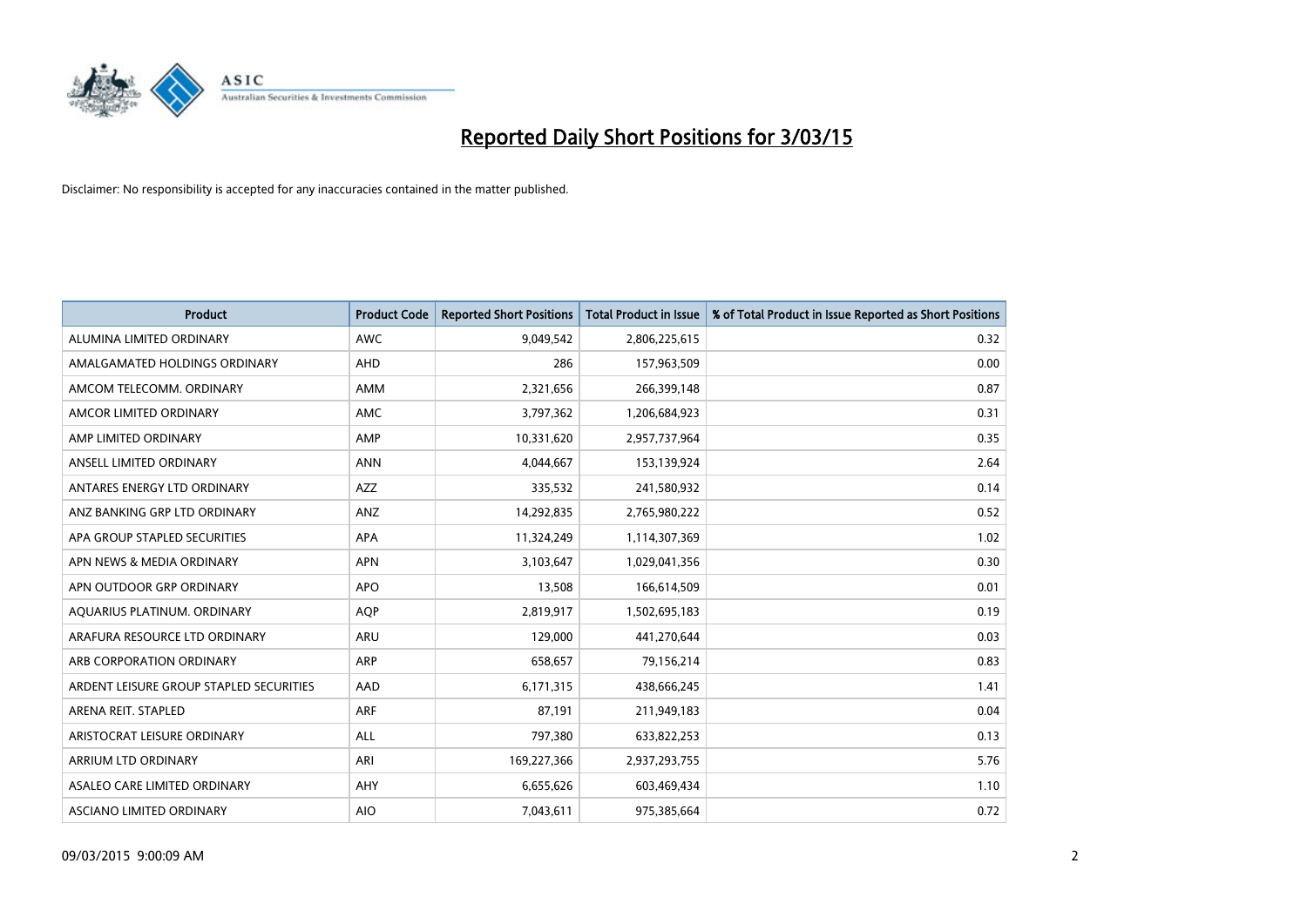

| <b>Product</b>                            | <b>Product Code</b> | <b>Reported Short Positions</b> | <b>Total Product in Issue</b> | % of Total Product in Issue Reported as Short Positions |
|-------------------------------------------|---------------------|---------------------------------|-------------------------------|---------------------------------------------------------|
| ASHLEY SERVICES GRP ORDINARY              | <b>ASH</b>          | 498,972                         | 150,000,000                   | 0.33                                                    |
| ASIA PACIFIC DATA ORDINARY STAPLED SEC    | AJD                 | 22,037                          | 115,000,100                   | 0.02                                                    |
| ASPEN GROUP ORD/UNITS STAPLED             | <b>APZ</b>          | 38,927                          | 113,183,450                   | 0.03                                                    |
| ASPIRE MINING LTD ORDINARY                | <b>AKM</b>          | 1.000.001                       | 703,463,306                   | 0.14                                                    |
| ASTRO JAP PROP GROUP STAPLED US PROHIBIT. | AJA                 | 114,658                         | 66,449,934                    | 0.17                                                    |
| ASX LIMITED ORDINARY                      | ASX                 | 5,466,778                       | 193,595,162                   | 2.82                                                    |
| ATLAS IRON LIMITED ORDINARY               | <b>AGO</b>          | 104,021,496                     | 919,475,619                   | 11.31                                                   |
| AUCKLAND INTERNATION ORDINARY             | <b>AIA</b>          | 95,518                          | 1,190,484,097                 | 0.01                                                    |
| AURIZON HOLDINGS LTD ORDINARY             | <b>AZI</b>          | 5,108,549                       | 2,123,934,162                 | 0.24                                                    |
| AUSDRILL LIMITED ORDINARY                 | ASL                 | 24,496,799                      | 312,277,224                   | 7.84                                                    |
| AUSENCO LIMITED ORDINARY                  | AAX                 | 424,887                         | 168,449,799                   | 0.25                                                    |
| AUSNET SERVICES STAPLED SECURITIES        | <b>AST</b>          | 35,948,283                      | 3,466,913,009                 | 1.04                                                    |
| AUST CAREERS NETWORK ORDINARY             | <b>ACO</b>          | 500,000                         | 83,748,775                    | 0.60                                                    |
| AUST INDUSTRIAL REIT UNIT                 | ANI                 | 45,105                          | 96,288,031                    | 0.05                                                    |
| AUSTAL LIMITED ORDINARY                   | ASB                 | 84,279                          | 346,865,169                   | 0.02                                                    |
| AUSTBROKERS HOLDINGS ORDINARY             | <b>AUB</b>          | 133,118                         | 61,740,597                    | 0.22                                                    |
| AUSTEX OIL LIMITED ORDINARY               | <b>AOK</b>          | 62,000                          | 558,571,402                   | 0.01                                                    |
| AUSTIN ENGINEERING ORDINARY               | ANG                 | 391,662                         | 84,274,004                    | 0.46                                                    |
| <b>AUSTIN EXPLORATION ORDINARY</b>        | <b>AKK</b>          | 5,884,479                       | 332,607,790                   | 1.77                                                    |
| AUSTRALIAN AGRICULT. ORDINARY             | AAC                 | 4,056,315                       | 532,474,721                   | 0.76                                                    |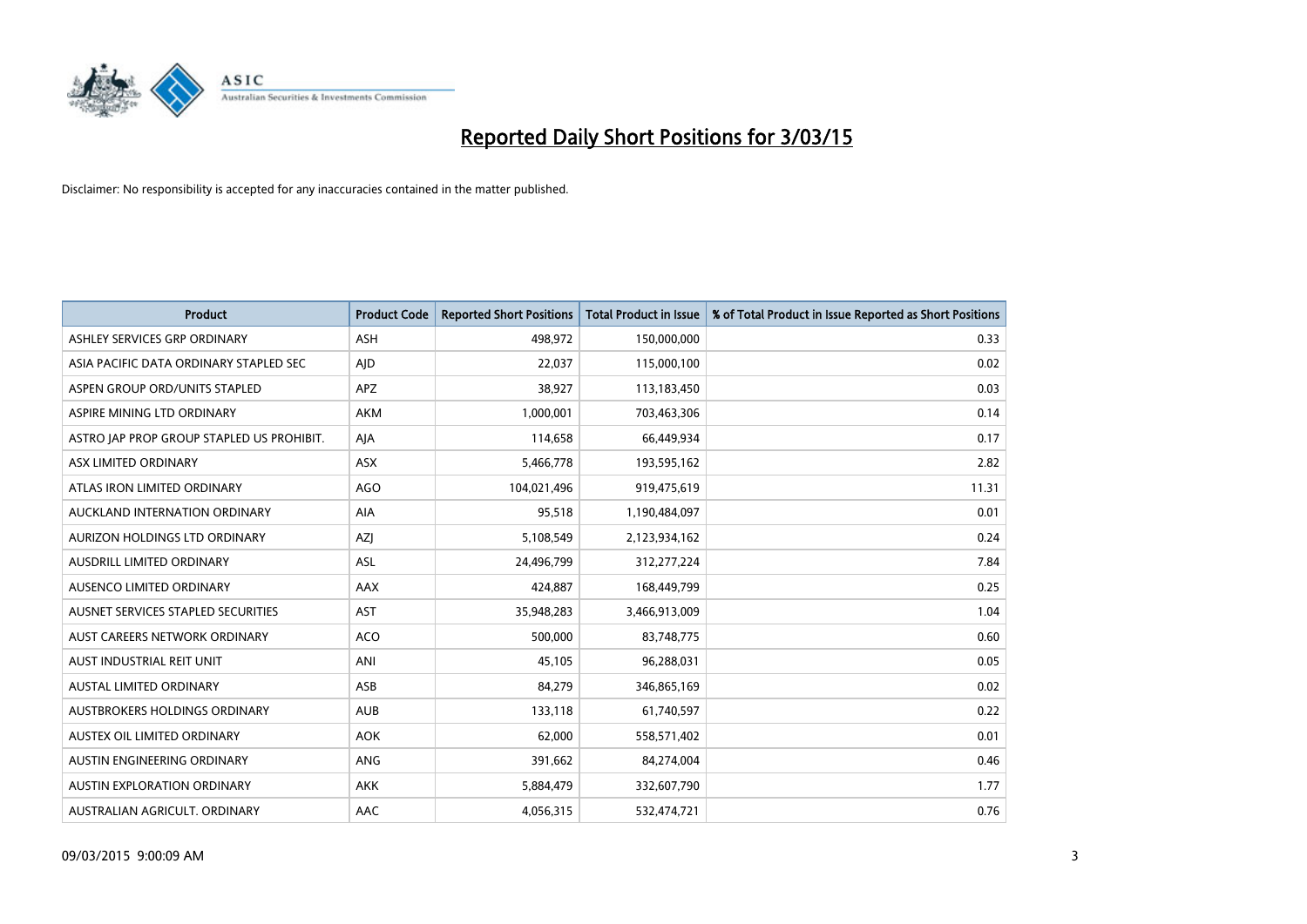

| <b>Product</b>                      | <b>Product Code</b> | <b>Reported Short Positions</b> | <b>Total Product in Issue</b> | % of Total Product in Issue Reported as Short Positions |
|-------------------------------------|---------------------|---------------------------------|-------------------------------|---------------------------------------------------------|
| AUSTRALIAN PHARM, ORDINARY          | API                 | 6,962,382                       | 488,115,883                   | 1.43                                                    |
| AUTOMOTIVE HOLDINGS ORDINARY        | AHE                 | 2,777,550                       | 306,437,941                   | 0.91                                                    |
| AVEO GROUP STAPLED SECURITIES       | <b>AOG</b>          | 608,644                         | 499,484,314                   | 0.12                                                    |
| AVITA MEDICAL LTD ORDINARY          | AVH                 | 35,492                          | 325,308,404                   | 0.01                                                    |
| AWE LIMITED ORDINARY                | <b>AWE</b>          | 25,485,505                      | 525,861,050                   | 4.85                                                    |
| <b>AZONTO PET LTD ORDINARY</b>      | <b>APY</b>          | $\mathbf{1}$                    | 1,159,375,100                 | 0.00                                                    |
| AZUMAH RESOURCES ORDINARY           | <b>AZM</b>          | 1,601                           | 393,850,639                   | 0.00                                                    |
| BANDANNA ENERGY ORDINARY            | <b>BND</b>          | 17,540,654                      | 528,481,199                   | 3.32                                                    |
| BANK OF QUEENSLAND. ORDINARY        | <b>BOQ</b>          | 5,094,953                       | 366,982,047                   | 1.39                                                    |
| <b>BANNERMAN RESOURCES ORDINARY</b> | <b>BMN</b>          | 63,000                          | 339,718,258                   | 0.02                                                    |
| <b>BASE RES LIMITED ORDINARY</b>    | <b>BSE</b>          | 335,868                         | 563,902,771                   | 0.06                                                    |
| BATHURST RES LTD. ORDINARY          | <b>BRL</b>          | 207,998                         | 947,828,434                   | 0.02                                                    |
| <b>BC IRON LIMITED ORDINARY</b>     | <b>BCI</b>          | 16,556,504                      | 196,196,992                   | 8.44                                                    |
| BEACH ENERGY LIMITED ORDINARY       | <b>BPT</b>          | 47,780,751                      | 1,297,496,886                 | 3.68                                                    |
| BEADELL RESOURCE LTD ORDINARY       | <b>BDR</b>          | 40,150,418                      | 798,657,280                   | 5.03                                                    |
| BEGA CHEESE LTD ORDINARY            | <b>BGA</b>          | 2,888,833                       | 152,602,945                   | 1.89                                                    |
| BENDIGO AND ADELAIDE ORDINARY       | <b>BEN</b>          | 16,226,471                      | 450,940,880                   | 3.60                                                    |
| BERKELEY RESOURCES ORDINARY         | <b>BKY</b>          | 283,120                         | 180,361,323                   | 0.16                                                    |
| BETASHARESCRUDEOIL ETF UNITS        | 000                 | 31,883                          | 794,630                       | 4.01                                                    |
| BHP BILLITON LIMITED ORDINARY       | <b>BHP</b>          | 10,701,464                      | 3,211,691,105                 | 0.33                                                    |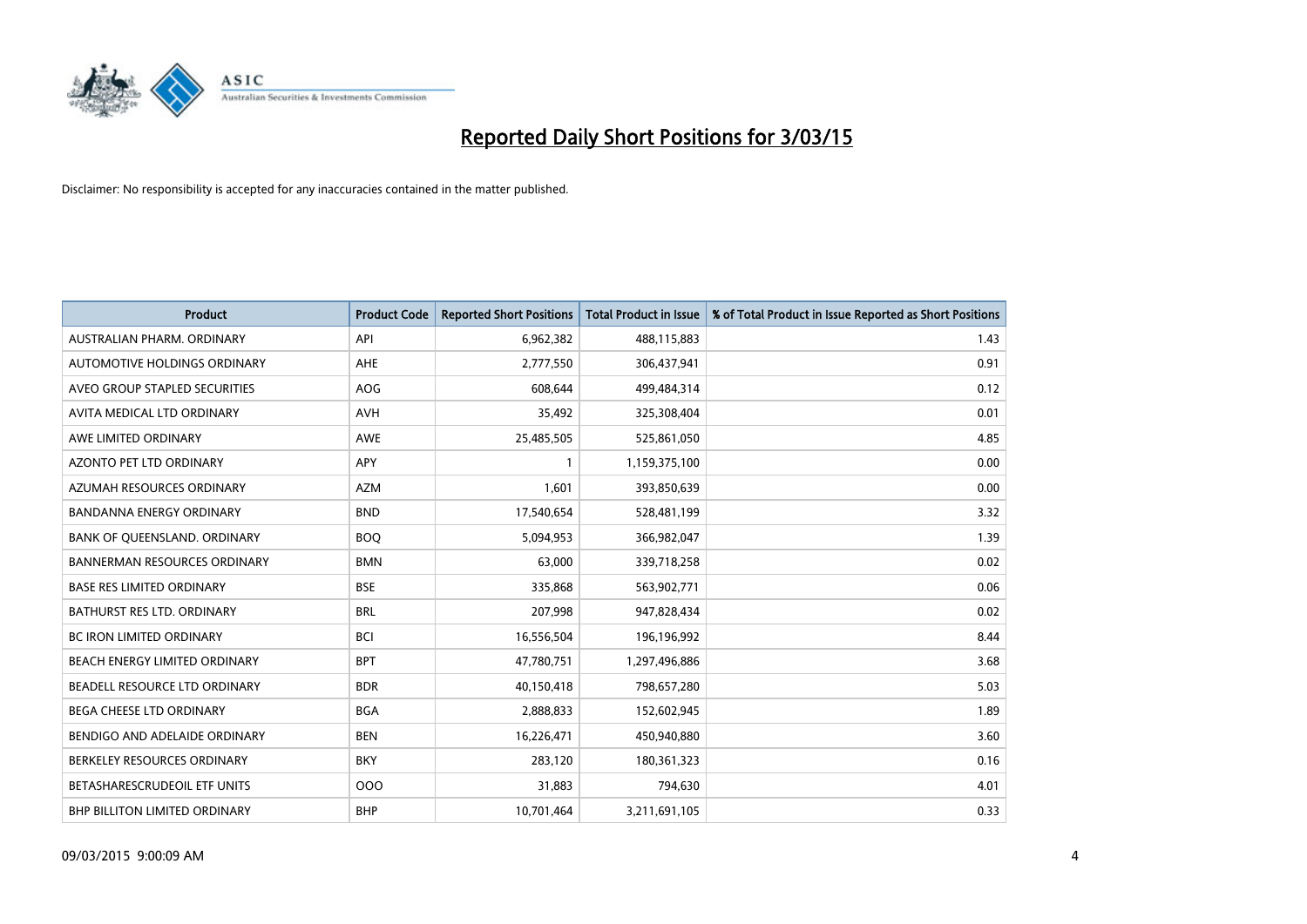

| <b>Product</b>                       | <b>Product Code</b> | <b>Reported Short Positions</b> | <b>Total Product in Issue</b> | % of Total Product in Issue Reported as Short Positions |
|--------------------------------------|---------------------|---------------------------------|-------------------------------|---------------------------------------------------------|
| <b>BIGAIR GROUP LIMITED ORDINARY</b> | <b>BGL</b>          | 9,750                           | 174,695,976                   | 0.01                                                    |
| <b>BILLABONG ORDINARY</b>            | <b>BBG</b>          | 7,524,022                       | 990,370,034                   | 0.76                                                    |
| <b>BIONOMICS LIMITED ORDINARY</b>    | <b>BNO</b>          | 25,362                          | 417,669,567                   | 0.01                                                    |
| <b>BLACKHAM RESOURCES ORDINARY</b>   | <b>BLK</b>          | 1,240,629                       | 177,864,434                   | 0.70                                                    |
| <b>BLACKMORES LIMITED ORDINARY</b>   | <b>BKL</b>          | 17,947                          | 17,224,284                    | 0.10                                                    |
| <b>BLUE ENERGY LIMITED ORDINARY</b>  | <b>BUL</b>          | 50,000                          | 1,140,993,237                 | 0.00                                                    |
| BLUESCOPE STEEL LTD ORDINARY         | <b>BSL</b>          | 4,244,970                       | 565,225,282                   | 0.75                                                    |
| <b>BOART LONGYEAR ORDINARY</b>       | <b>BLY</b>          | 16,726,251                      | 930,864,944                   | 1.80                                                    |
| <b>BORA BORA RESOURCES ORDINARY</b>  | <b>BBR</b>          | 247,808                         | 35,970,000                    | 0.69                                                    |
| <b>BORAL LIMITED, ORDINARY</b>       | <b>BLD</b>          | 11,464,657                      | 782,736,249                   | 1.46                                                    |
| <b>BRADKEN LIMITED ORDINARY</b>      | <b>BKN</b>          | 5,086,984                       | 171,027,249                   | 2.97                                                    |
| <b>BRAMBLES LIMITED ORDINARY</b>     | <b>BXB</b>          | 4,017,075                       | 1,566,289,727                 | 0.26                                                    |
| BREVILLE GROUP LTD ORDINARY          | <b>BRG</b>          | 3,297,041                       | 130,095,322                   | 2.53                                                    |
| <b>BRICKWORKS LIMITED ORDINARY</b>   | <b>BKW</b>          | 31,587                          | 148,403,478                   | 0.02                                                    |
| BT INVESTMENT MNGMNT ORDINARY        | <b>BTT</b>          | 12,817                          | 292,408,424                   | 0.00                                                    |
| <b>BURSON GROUP LTD ORDINARY</b>     | <b>BAP</b>          | 526,321                         | 163,585,666                   | 0.32                                                    |
| <b>BURU ENERGY ORDINARY</b>          | <b>BRU</b>          | 15,733,205                      | 339,997,078                   | 4.63                                                    |
| <b>BWP TRUST ORDINARY UNITS</b>      | <b>BWP</b>          | 16,504,401                      | 642,383,803                   | 2.57                                                    |
| CABCHARGE AUSTRALIA ORDINARY         | CAB                 | 8,155,745                       | 120,430,683                   | 6.77                                                    |
| <b>CADENCE CAPITAL ORDINARY</b>      | <b>CDM</b>          | 170,000                         | 199,990,438                   | 0.09                                                    |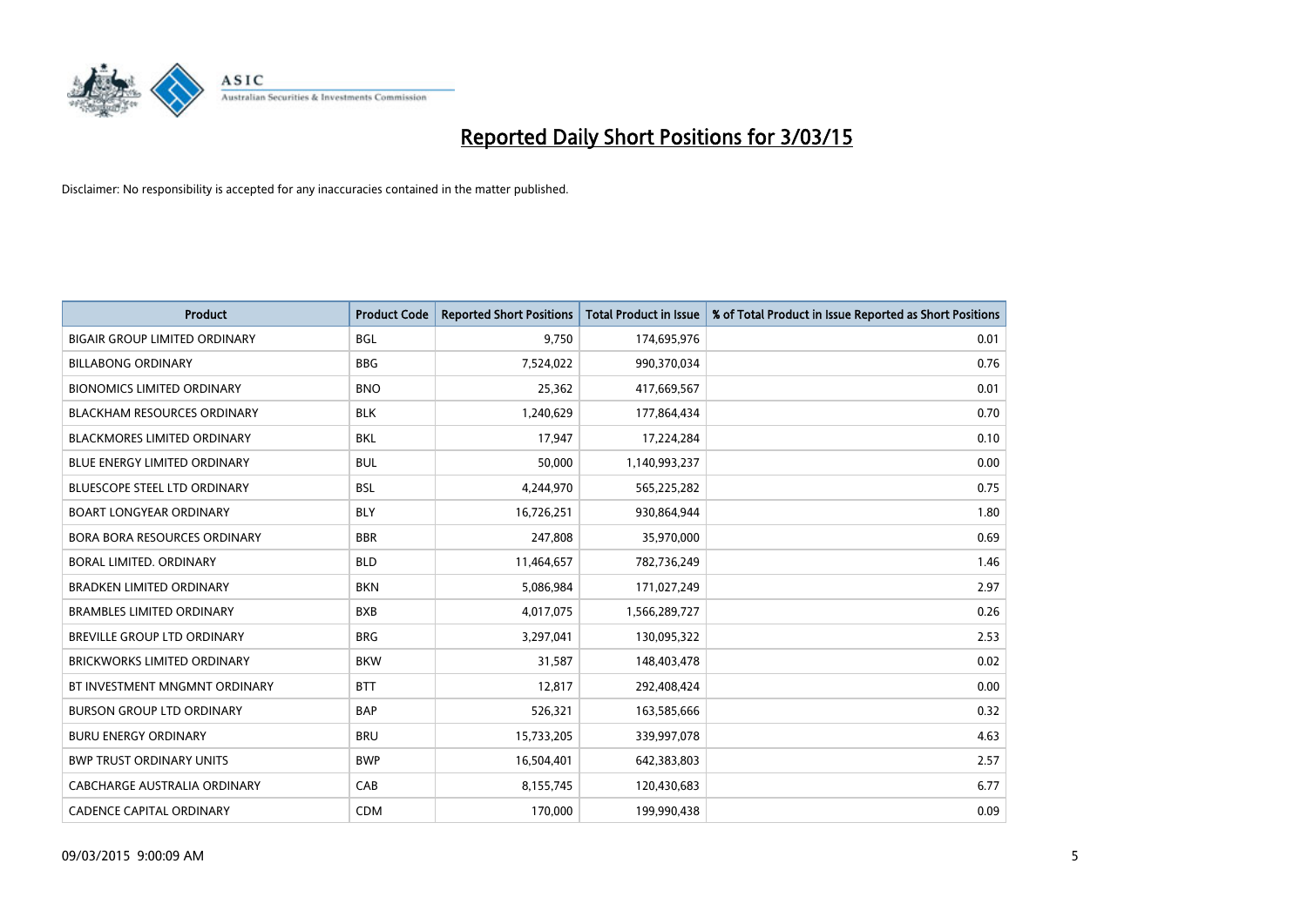

| <b>Product</b>                          | <b>Product Code</b> | <b>Reported Short Positions</b> | <b>Total Product in Issue</b> | % of Total Product in Issue Reported as Short Positions |
|-----------------------------------------|---------------------|---------------------------------|-------------------------------|---------------------------------------------------------|
| CALTEX AUSTRALIA ORDINARY               | <b>CTX</b>          | 241,570                         | 270,000,000                   | 0.09                                                    |
| CAPE LAMBERT RES LTD ORDINARY           | <b>CFE</b>          | 280,137                         | 626,686,586                   | 0.04                                                    |
| CAPITOL HEALTH ORDINARY                 | CAJ                 | 360,963                         | 522,280,212                   | 0.07                                                    |
| CARDNO LIMITED ORDINARY                 | CDD                 | 16,622,801                      | 164,564,684                   | 10.10                                                   |
| <b>CARINDALE PROPERTY UNIT</b>          | <b>CDP</b>          | 8,823                           | 70,000,000                    | 0.01                                                    |
| CARNARVON PETROLEUM ORDINARY            | <b>CVN</b>          | 1,902,169                       | 988,295,069                   | 0.19                                                    |
| <b>CARNEGIE WAVE ENERGY ORDINARY</b>    | <b>CWE</b>          | 100,500                         | 1,748,807,098                 | 0.01                                                    |
| CARSALES.COM LTD ORDINARY               | <b>CRZ</b>          | 253,503                         | 239,001,759                   | 0.11                                                    |
| CARSALES.COM LTD. ORDINARY              | CAR                 | 7,158,096                       | 239,001,759                   | 2.99                                                    |
| <b>CASH CONVERTERS ORDINARY</b>         | CCV                 | 4,529,165                       | 478,876,525                   | 0.95                                                    |
| CEDAR WOODS PROP. ORDINARY              | <b>CWP</b>          | 282,826                         | 78,336,371                    | 0.36                                                    |
| CENTRAL PETROLEUM ORDINARY              | <b>CTP</b>          | 10,999                          | 368,718,957                   | 0.00                                                    |
| CENTURIA METRO REIT STAPLED             | <b>CMA</b>          | 698,404                         | 71,500,158                    | 0.98                                                    |
| <b>CHALLENGER LIMITED ORDINARY</b>      | <b>CGF</b>          | 1,042,286                       | 569,725,821                   | 0.18                                                    |
| <b>CHANDLER MACLEOD LTD ORDINARY</b>    | <b>CMG</b>          | 5,020,936                       | 547,985,086                   | 0.92                                                    |
| CHARTER HALL GROUP STAPLED US PROHIBIT. | <b>CHC</b>          | 2,667,842                       | 359,342,032                   | 0.74                                                    |
| <b>CHARTER HALL RETAIL UNITS</b>        | <b>CQR</b>          | 11,358,726                      | 375,554,374                   | 3.02                                                    |
| <b>CHORUS LIMITED ORDINARY</b>          | <b>CNU</b>          | 156,822                         | 396,369,767                   | 0.04                                                    |
| CLEARVIEW WEALTH LTD ORDINARY           | <b>CVW</b>          | 10,001                          | 581,111,182                   | 0.00                                                    |
| CLINUVEL PHARMACEUT. ORDINARY           | <b>CUV</b>          | 13,636                          | 44,497,287                    | 0.03                                                    |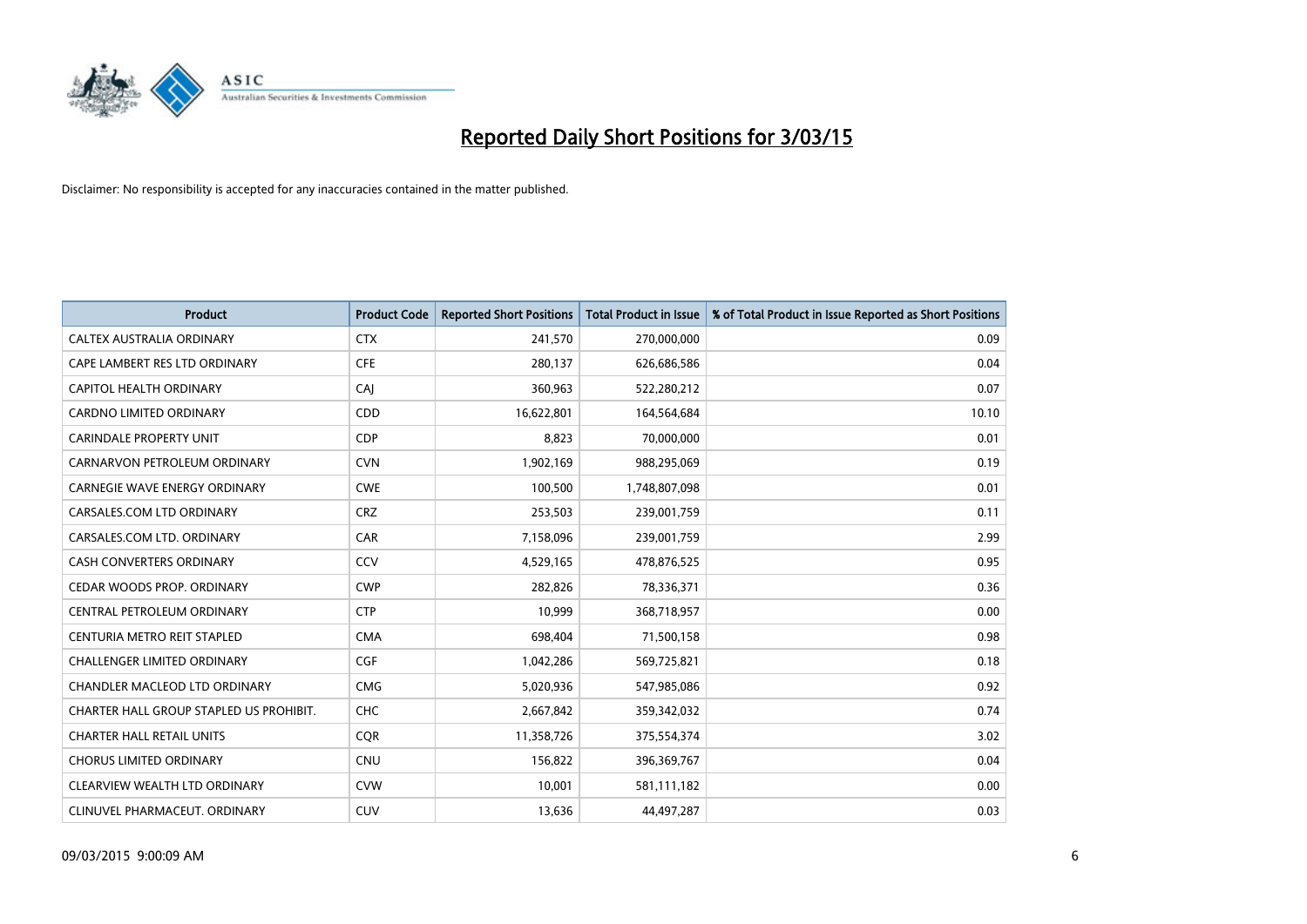

| <b>Product</b>                          | <b>Product Code</b> | <b>Reported Short Positions</b> | <b>Total Product in Issue</b> | % of Total Product in Issue Reported as Short Positions |
|-----------------------------------------|---------------------|---------------------------------|-------------------------------|---------------------------------------------------------|
| COAL OF AFRICA LTD ORDINARY             | <b>CZA</b>          | 426                             | 1,599,368,613                 | 0.00                                                    |
| COALSPUR MINES LTD ORDINARY             | <b>CPL</b>          | 8,480                           | 641,544,455                   | 0.00                                                    |
| COCA-COLA AMATIL ORDINARY               | <b>CCL</b>          | 20,322,406                      | 763,590,249                   | 2.66                                                    |
| <b>COCHLEAR LIMITED ORDINARY</b>        | <b>COH</b>          | 4,046,844                       | 57,081,775                    | 7.09                                                    |
| <b>COCKATOO COAL ORDINARY</b>           | <b>COK</b>          | 167,987                         | 46,335,196,929                | 0.00                                                    |
| <b>CODAN LIMITED ORDINARY</b>           | <b>CDA</b>          | 2,461                           | 177,063,244                   | 0.00                                                    |
| <b>COFFEY INTERNATIONAL ORDINARY</b>    | <b>COF</b>          | 6,075                           | 255,833,165                   | 0.00                                                    |
| <b>COKAL LTD ORDINARY</b>               | <b>CKA</b>          | 6,820                           | 471,487,926                   | 0.00                                                    |
| <b>COLLECTION HOUSE ORDINARY</b>        | <b>CLH</b>          | 1,341,577                       | 130,443,227                   | 1.03                                                    |
| COMMONWEALTH BANK, ORDINARY             | <b>CBA</b>          | 15,335,977                      | 1,621,319,194                 | 0.95                                                    |
| <b>COMPASS RESOURCES ORDINARY</b>       | <b>CMR</b>          | 7,472                           | 1,403,744,100                 | 0.00                                                    |
| <b>COMPUTERSHARE LTD ORDINARY</b>       | <b>CPU</b>          | 5,663,730                       | 556,203,079                   | 1.02                                                    |
| <b>COOPER ENERGY LTD ORDINARY</b>       | <b>COE</b>          | 580,840                         | 331,905,323                   | 0.18                                                    |
| CORP TRAVEL LIMITED ORDINARY            | <b>CTD</b>          | 1,084,335                       | 96,993,355                    | 1.12                                                    |
| <b>COVER-MORE GRP LTD ORDINARY</b>      | <b>CVO</b>          | 7,879,502                       | 317,750,000                   | 2.48                                                    |
| <b>CREDIT CORP GROUP ORDINARY</b>       | <b>CCP</b>          | 398,915                         | 46,296,407                    | 0.86                                                    |
| <b>CROMWELL PROP STAPLED SECURITIES</b> | <b>CMW</b>          | 31,134,167                      | 1,737,728,114                 | 1.79                                                    |
| CROWN RESORTS LTD ORDINARY              | <b>CWN</b>          | 17,074,329                      | 728,394,185                   | 2.34                                                    |
| <b>CSG LIMITED ORDINARY</b>             | CSV                 | 745,607                         | 284,148,839                   | 0.26                                                    |
| <b>CSL LIMITED ORDINARY</b>             | <b>CSL</b>          | 1,151,629                       | 473,895,326                   | 0.24                                                    |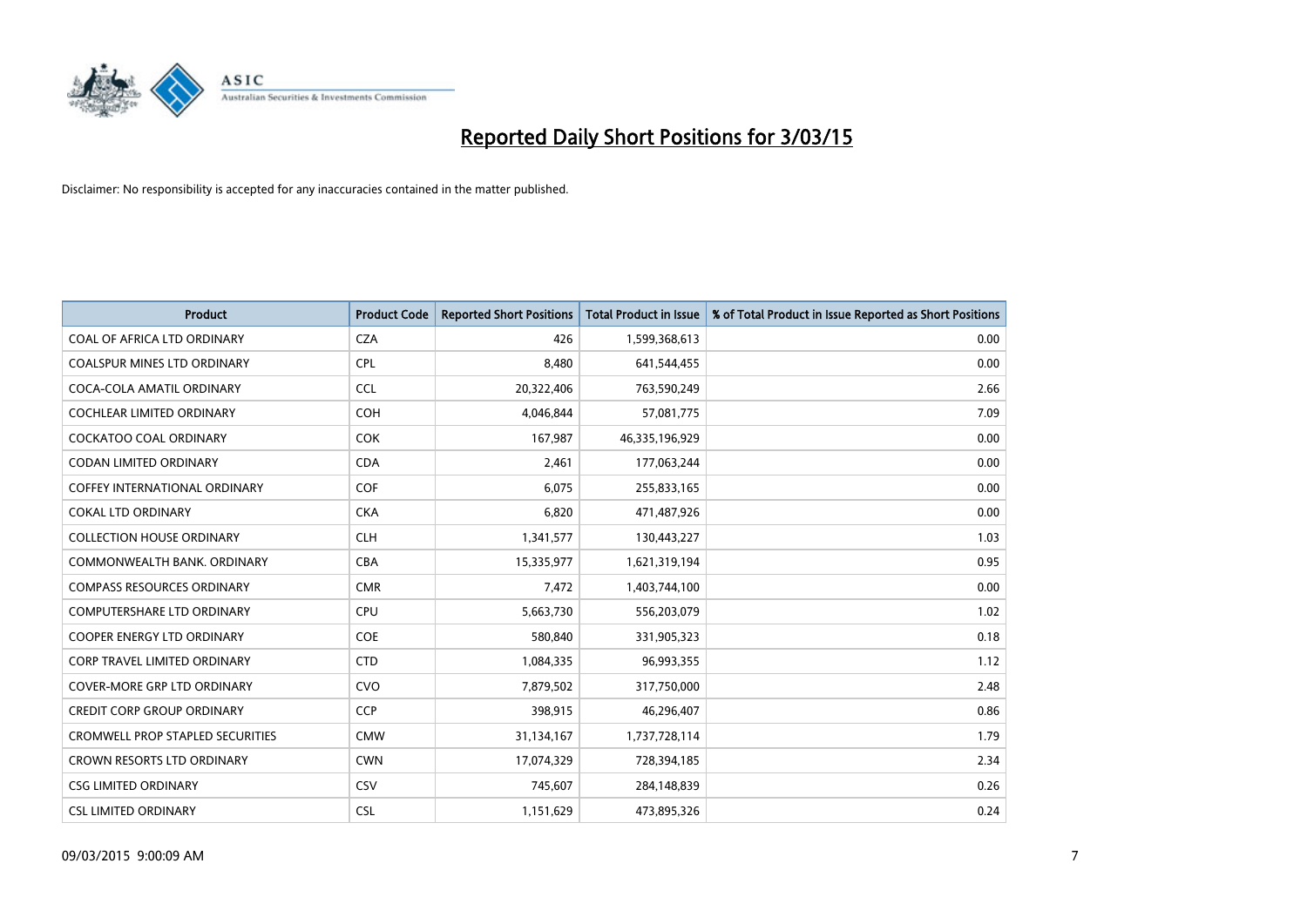

| <b>Product</b>                       | <b>Product Code</b> | <b>Reported Short Positions</b> | <b>Total Product in Issue</b> | % of Total Product in Issue Reported as Short Positions |
|--------------------------------------|---------------------|---------------------------------|-------------------------------|---------------------------------------------------------|
| <b>CSR LIMITED ORDINARY</b>          | <b>CSR</b>          | 9,558,894                       | 506,000,315                   | 1.89                                                    |
| <b>CUDECO LIMITED ORDINARY</b>       | <b>CDU</b>          | 8,920,733                       | 248,722,167                   | 3.59                                                    |
| DECMIL GROUP LIMITED ORDINARY        | <b>DCG</b>          | 870,447                         | 168,657,794                   | 0.52                                                    |
| DEEP YELLOW LIMITED ORDINARY         | <b>DYL</b>          | 1,002                           | 1,905,001,219                 | 0.00                                                    |
| DEVINE LIMITED ORDINARY              | <b>DVN</b>          | 1,548                           | 158,730,556                   | 0.00                                                    |
| DEXUS PROPERTY GROUP STAPLED UNITS   | <b>DXS</b>          | 3,139,283                       | 905,531,797                   | 0.35                                                    |
| DICK SMITH HLDGS ORDINARY            | <b>DSH</b>          | 16,516,532                      | 236,511,364                   | 6.98                                                    |
| DISCOVERY METALS LTD ORDINARY        | <b>DML</b>          | 365,417                         | 644,039,581                   | 0.06                                                    |
| DOMINO PIZZA ENTERPR ORDINARY        | <b>DMP</b>          | 1,227,957                       | 86,560,773                    | 1.42                                                    |
| DONACO INTERNATIONAL ORDINARY        | <b>DNA</b>          | 11,418,940                      | 657,294,994                   | 1.74                                                    |
| DOWNER EDI LIMITED ORDINARY          | <b>DOW</b>          | 22,081,241                      | 435,399,975                   | 5.07                                                    |
| DRAGON MINING LTD ORDINARY           | <b>DRA</b>          | 63,000                          | 88,840,613                    | 0.07                                                    |
| DRILLSEARCH ENERGY ORDINARY          | <b>DLS</b>          | 12,465,977                      | 461,101,450                   | 2.70                                                    |
| DUET GROUP STAPLED US PROHIBIT.      | <b>DUE</b>          | 18,780,076                      | 1,493,678,915                 | 1.26                                                    |
| DULUXGROUP LIMITED ORDINARY          | <b>DLX</b>          | 779,082                         | 388,543,268                   | 0.20                                                    |
| ECHO ENTERTAINMENT ORDINARY          | <b>EGP</b>          | 5,311,287                       | 825,672,730                   | 0.64                                                    |
| ELDERS LIMITED ORDINARY              | <b>ELD</b>          | 712,897                         | 83,734,671                    | 0.85                                                    |
| <b>EMECO HOLDINGS ORDINARY</b>       | EHL                 | 14,834,427                      | 599,675,707                   | 2.47                                                    |
| <b>ENDEAVOUR MIN CORP CDI 1:1</b>    | <b>EVR</b>          | 69,262                          | 45,886,643                    | 0.15                                                    |
| <b>ENERGY RESOURCES ORDINARY 'A'</b> | <b>ERA</b>          | 10,395,882                      | 517,725,062                   | 2.01                                                    |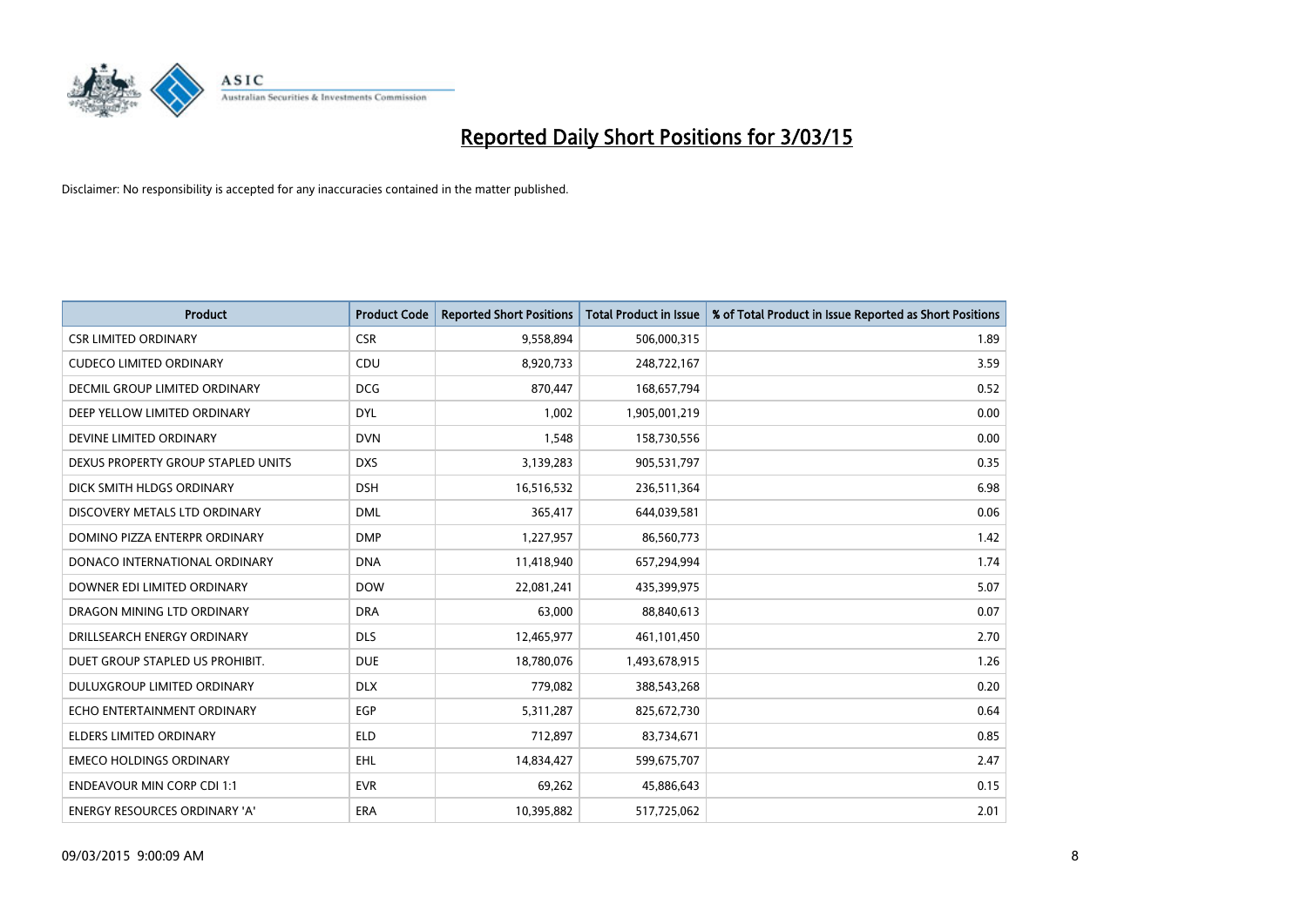

| <b>Product</b>                         | <b>Product Code</b> | <b>Reported Short Positions</b> | <b>Total Product in Issue</b> | % of Total Product in Issue Reported as Short Positions |
|----------------------------------------|---------------------|---------------------------------|-------------------------------|---------------------------------------------------------|
| <b>ENERGY WORLD CORPOR, ORDINARY</b>   | <b>EWC</b>          | 47,616,871                      | 1,734,166,672                 | 2.75                                                    |
| <b>ENSOGO LIMITED ORDINARY</b>         | E88                 | 212,387                         | 485,533,903                   | 0.04                                                    |
| EQUITY TRUSTEES ORDINARY               | EQT                 | 50,307                          | 19,270,117                    | 0.26                                                    |
| ERM POWER LIMITED ORDINARY             | EPW                 | 121,410                         | 241,689,186                   | 0.05                                                    |
| ESTIA HEALTH LTD ORDINARY              | <b>EHE</b>          | 1,055,115                       | 180,885,580                   | 0.58                                                    |
| EVOLUTION MINING LTD ORDINARY          | <b>EVN</b>          | 8,538,296                       | 714,921,647                   | 1.19                                                    |
| FAIRFAX MEDIA LTD ORDINARY             | <b>FXI</b>          | 42,005,877                      | 2,420,475,546                 | 1.74                                                    |
| FANTASTIC HOLDINGS ORDINARY            | <b>FAN</b>          | 378                             | 103,257,398                   | 0.00                                                    |
| <b>FAR LTD ORDINARY</b>                | <b>FAR</b>          | 10,702,034                      | 3,127,058,427                 | 0.34                                                    |
| FEDERATION CNTRES ORD/UNIT STAPLED SEC | FDC                 | 4,795,588                       | 1,427,641,565                 | 0.34                                                    |
| FINBAR GROUP LIMITED ORDINARY          | FRI                 | 7,164                           | 228,720,815                   | 0.00                                                    |
| FISHER & PAYKEL H. ORDINARY            | <b>FPH</b>          | 62,584                          | 557,927,884                   | 0.01                                                    |
| FLEETWOOD CORP ORDINARY                | <b>FWD</b>          | 1,229,956                       | 61,039,412                    | 2.02                                                    |
| FLETCHER BUILDING ORDINARY             | <b>FBU</b>          | 818,570                         | 687,854,788                   | 0.12                                                    |
| FLEXIGROUP LIMITED ORDINARY            | <b>FXL</b>          | 8,171,759                       | 304,096,060                   | 2.69                                                    |
| FLIGHT CENTRE TRAVEL ORDINARY          | <b>FLT</b>          | 8,745,542                       | 100,738,723                   | 8.68                                                    |
| FLINDERS MINES LTD ORDINARY            | <b>FMS</b>          | 164,998                         | 2,762,995,689                 | 0.01                                                    |
| <b>FOCUS MINERALS LTD ORDINARY</b>     | <b>FML</b>          | 3,105,219                       | 9,137,375,877                 | 0.03                                                    |
| FOLKESTONE EDU TRUST UNITS             | FET.                | 76,710                          | 244,378,866                   | 0.03                                                    |
| FONTERRA SHARE FUND ORDINARY UNITS     | FSF                 | 114,537                         | 121,855,834                   | 0.09                                                    |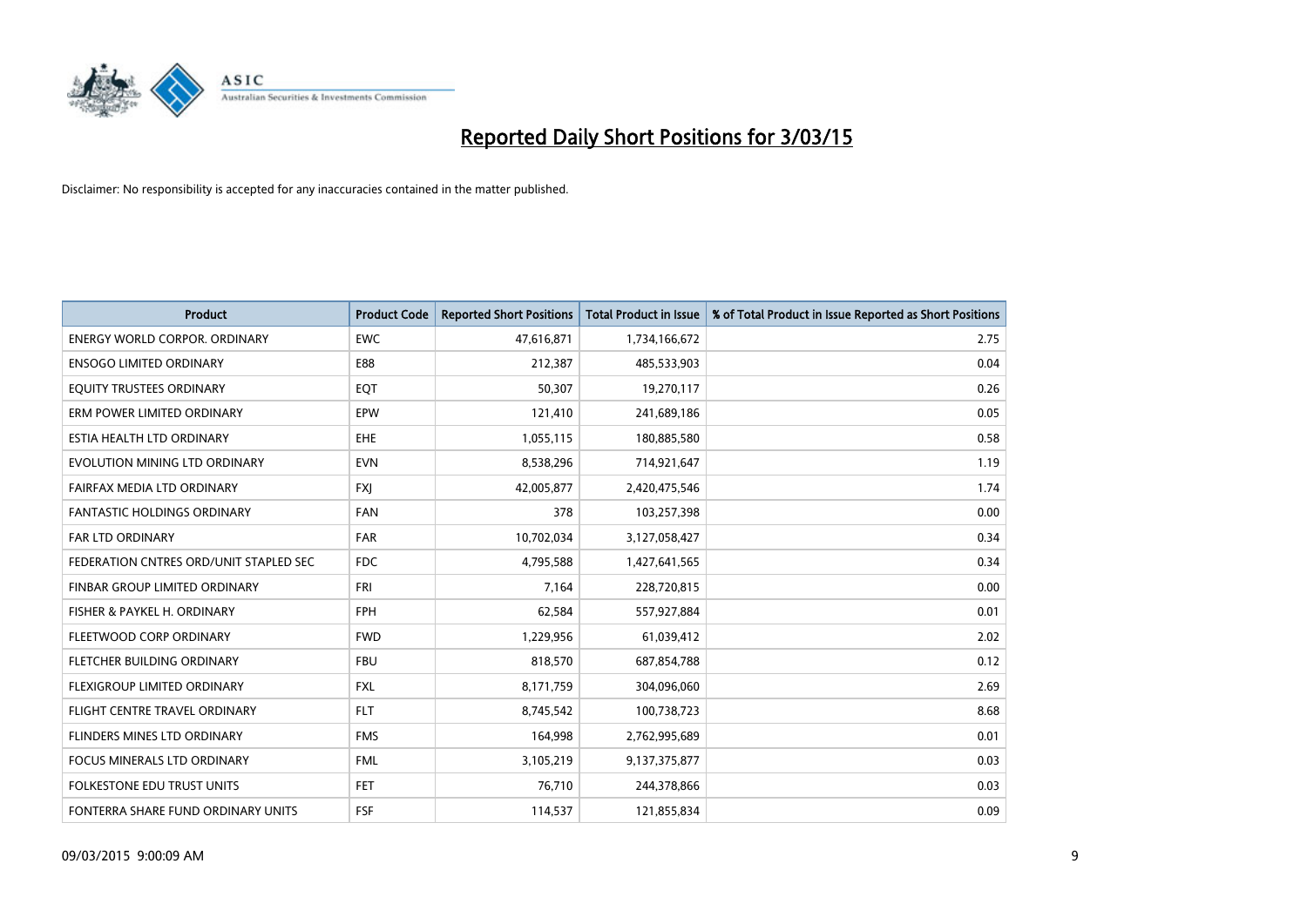

| <b>Product</b>                             | <b>Product Code</b> | <b>Reported Short Positions</b> | <b>Total Product in Issue</b> | % of Total Product in Issue Reported as Short Positions |
|--------------------------------------------|---------------------|---------------------------------|-------------------------------|---------------------------------------------------------|
| FORTESCUE METALS GRP ORDINARY              | <b>FMG</b>          | 351,564,805                     | 3,113,798,151                 | 11.29                                                   |
| FREEDOM FOOD LTD ORDINARY                  | <b>FNP</b>          | 110,498                         | 152,689,663                   | 0.07                                                    |
| <b>FUNTASTIC LIMITED ORDINARY</b>          | <b>FUN</b>          | 370,000                         | 669,269,723                   | 0.06                                                    |
| <b>G.U.D. HOLDINGS ORDINARY</b>            | GUD                 | 2,234,663                       | 70,939,492                    | 3.15                                                    |
| <b>G8 EDUCATION LIMITED ORDINARY</b>       | <b>GEM</b>          | 15,939,128                      | 359,151,207                   | 4.44                                                    |
| <b>GALAXY RESOURCES ORDINARY</b>           | <b>GXY</b>          | 1,360,062                       | 1,064,783,990                 | 0.13                                                    |
| <b>GDI PROPERTY GRP STAPLED SECURITIES</b> | <b>GDI</b>          | 457,090                         | 567,575,025                   | 0.08                                                    |
| <b>GENESIS ENERGY LTD ORDINARY</b>         | <b>GNE</b>          | 162,743                         | 1,000,000,000                 | 0.02                                                    |
| <b>GENTRACK GROUP LTD ORDINARY</b>         | <b>GTK</b>          | 3,000                           | 72,699,510                    | 0.00                                                    |
| <b>GENWORTH MORTGAGE ORDINARY</b>          | <b>GMA</b>          | 19,312,018                      | 650,000,000                   | 2.97                                                    |
| <b>GEODYNAMICS LIMITED ORDINARY</b>        | GDY                 | 819                             | 435,880,130                   | 0.00                                                    |
| <b>GINDALBIE METALS LTD ORDINARY</b>       | <b>GBG</b>          | 16,294,669                      | 1,495,448,025                 | 1.09                                                    |
| <b>GOLD ROAD RES LTD ORDINARY</b>          | GOR                 | 991,631                         | 594,881,822                   | 0.17                                                    |
| <b>GOODMAN FIELDER, ORDINARY</b>           | GFF                 | 6,304,966                       | 1,955,559,207                 | 0.32                                                    |
| <b>GOODMAN GROUP STAPLED</b>               | <b>GMG</b>          | 1,743,468                       | 1,753,035,922                 | 0.10                                                    |
| <b>GPT GROUP STAPLED SEC.</b>              | GPT                 | 5,282,807                       | 1,764,462,756                 | 0.30                                                    |
| <b>GRAINCORP LIMITED A CLASS ORDINARY</b>  | <b>GNC</b>          | 11,923,869                      | 228,855,628                   | 5.21                                                    |
| <b>GRANGE RESOURCES. ORDINARY</b>          | <b>GRR</b>          | 693,157                         | 1,157,338,698                 | 0.06                                                    |
| <b>GREENCROSS LIMITED ORDINARY</b>         | <b>GXL</b>          | 2,000,395                       | 111,447,503                   | 1.79                                                    |
| <b>GREENLAND MIN EN LTD ORDINARY</b>       | GGG                 | 3,869,941                       | 669,389,552                   | 0.58                                                    |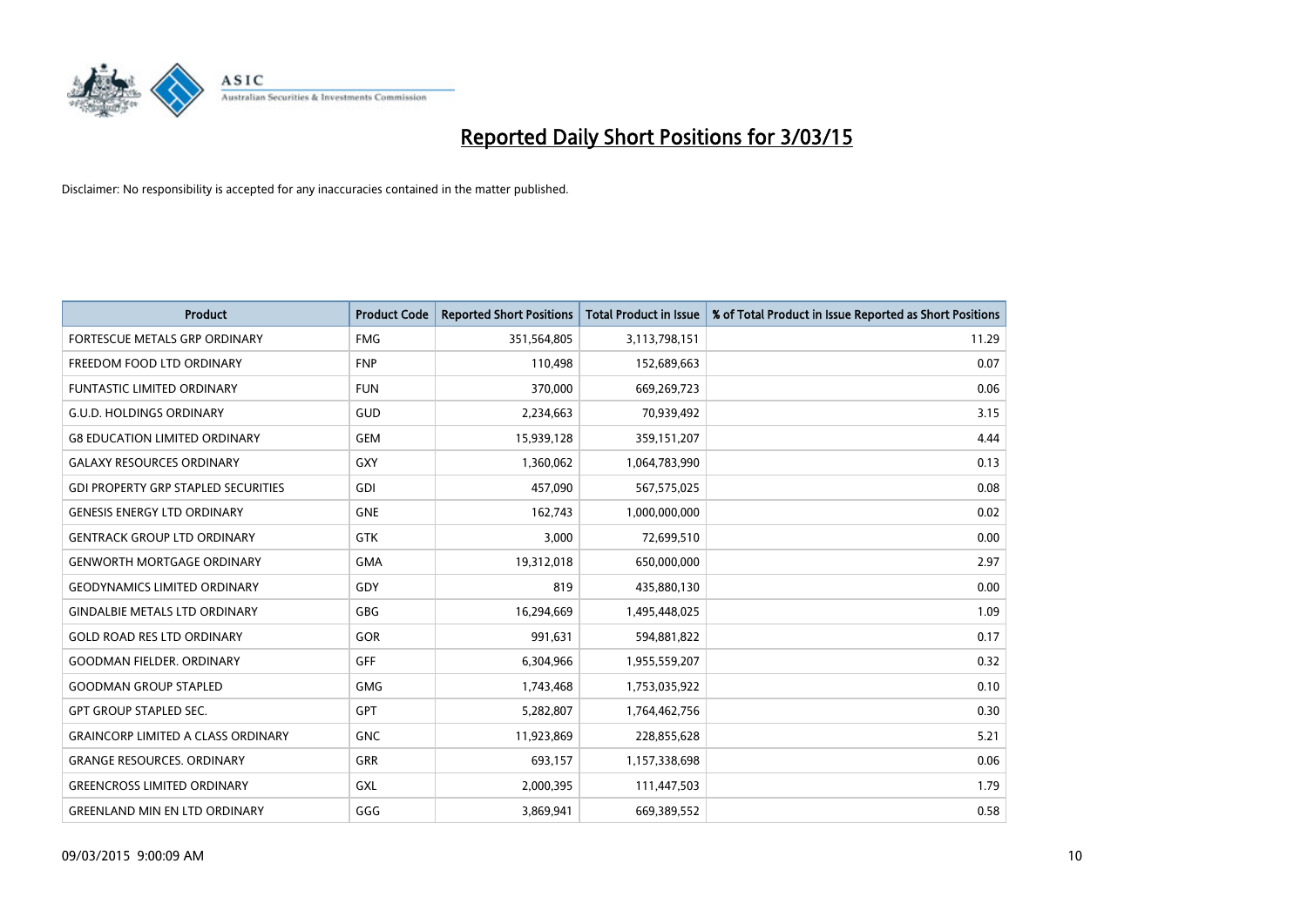

| <b>Product</b>                                   | <b>Product Code</b> | <b>Reported Short Positions</b> | <b>Total Product in Issue</b> | % of Total Product in Issue Reported as Short Positions |
|--------------------------------------------------|---------------------|---------------------------------|-------------------------------|---------------------------------------------------------|
| GREENLAND MIN EN LTD RIGHTS 26-JUN-14            | GGGR                | 3.842                           | 88,685,050                    | 0.00                                                    |
| <b>GROWTHPOINT PROPERTY ORD/UNIT STAPLED SEC</b> | GOZ                 | 658,661                         | 554,602,697                   | 0.12                                                    |
| <b>GRYPHON MINERALS LTD ORDINARY</b>             | GRY                 | 1,254,359                       | 401,290,987                   | 0.31                                                    |
| <b>GWA GROUP LTD ORDINARY</b>                    | <b>GWA</b>          | 14,074,735                      | 306,533,770                   | 4.59                                                    |
| HANSEN TECHNOLOGIES ORDINARY                     | <b>HSN</b>          | 124                             | 163,214,381                   | 0.00                                                    |
| <b>HARVEY NORMAN ORDINARY</b>                    | <b>HVN</b>          | 28,943,281                      | 1,110,603,911                 | 2.61                                                    |
| HEALTHSCOPE LIMITED. ORDINARY                    | <b>HSO</b>          | 9,638,700                       | 1,732,094,838                 | 0.56                                                    |
| <b>HENDERSON GROUP CDI 1:1</b>                   | <b>HGG</b>          | 2,103,907                       | 753,392,858                   | 0.28                                                    |
| HFA HOLDINGS LIMITED ORDINARY                    | <b>HFA</b>          | 308                             | 162,147,897                   | 0.00                                                    |
| <b>HIGHLANDS PACIFIC ORDINARY</b>                | HIG                 | $\mathbf{1}$                    | 920,577,086                   | 0.00                                                    |
| HILLGROVE RES LTD ORDINARY                       | <b>HGO</b>          | 109,596                         | 147,798,623                   | 0.07                                                    |
| <b>HILLS LTD ORDINARY</b>                        | <b>HIL</b>          | 2,359,225                       | 231,985,526                   | 1.02                                                    |
| HORIZON OIL LIMITED ORDINARY                     | <b>HZN</b>          | 49,165,767                      | 1,301,981,265                 | 3.78                                                    |
| HOT CHILI LTD ORDINARY                           | <b>HCH</b>          | 533                             | 347,747,954                   | 0.00                                                    |
| <b>HOTEL PROPERTY STAPLED</b>                    | <b>HPI</b>          | 67,161                          | 146,105,439                   | 0.05                                                    |
| ICAR ASIA LTD ORDINARY                           | ICO                 | 182,177                         | 217,769,656                   | 0.08                                                    |
| <b>IINET LIMITED ORDINARY</b>                    | <b>IIN</b>          | 5,621,246                       | 162,950,896                   | 3.45                                                    |
| ILUKA RESOURCES ORDINARY                         | ILU                 | 24,627,276                      | 418,700,517                   | 5.88                                                    |
| <b>IMDEX LIMITED ORDINARY</b>                    | <b>IMD</b>          | 2,007,899                       | 216,203,136                   | 0.93                                                    |
| IMF BENTHAM LTD ORDINARY                         | <b>IMF</b>          | 4,174,110                       | 166,580,957                   | 2.51                                                    |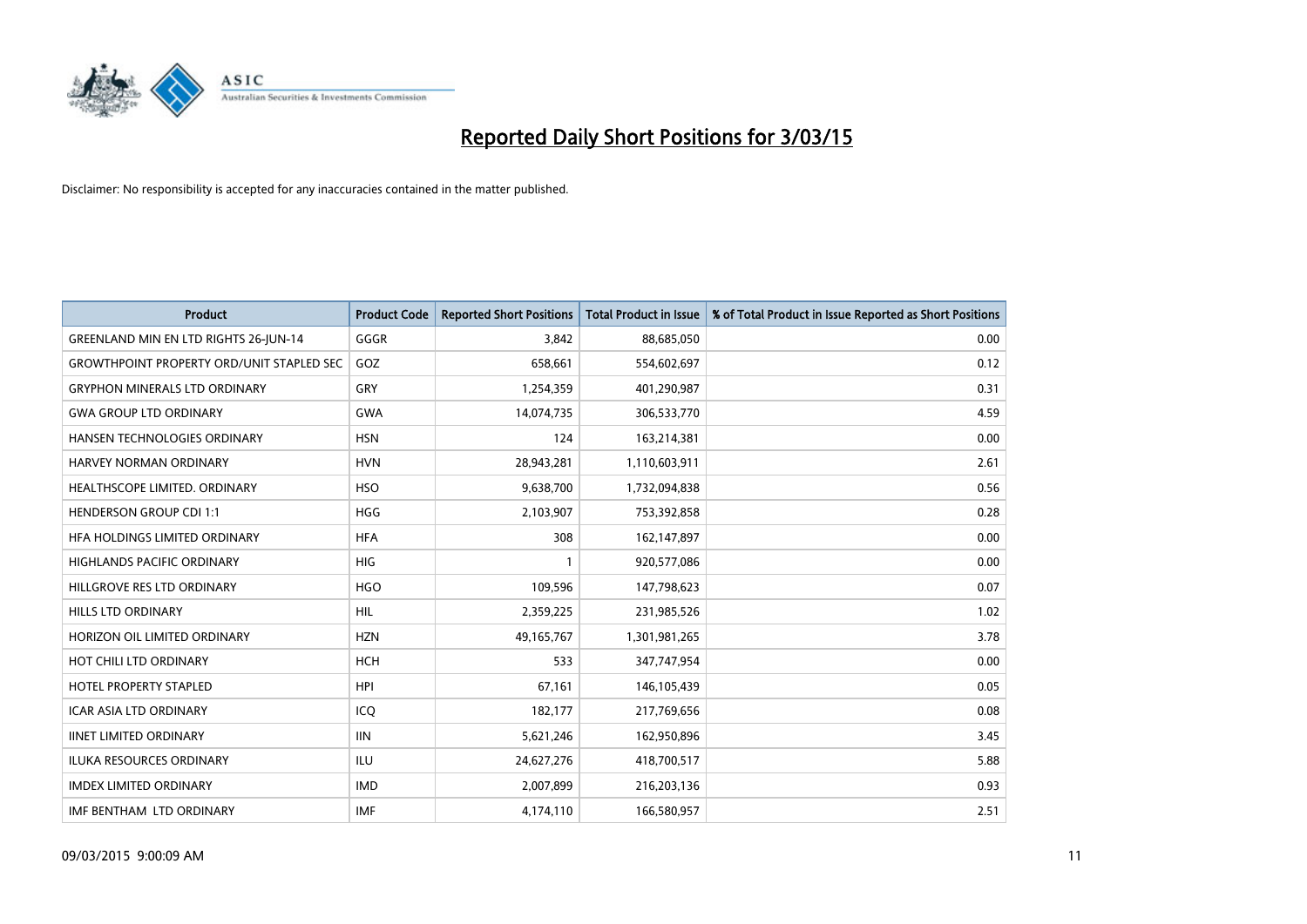

| <b>Product</b>                                  | <b>Product Code</b> | <b>Reported Short Positions</b> | <b>Total Product in Issue</b> | % of Total Product in Issue Reported as Short Positions |
|-------------------------------------------------|---------------------|---------------------------------|-------------------------------|---------------------------------------------------------|
| <b>INCITEC PIVOT ORDINARY</b>                   | IPL                 | 22,658,530                      | 1,675,621,466                 | 1.35                                                    |
| <b>INDEPENDENCE GROUP ORDINARY</b>              | <b>IGO</b>          | 2,487,864                       | 234,256,573                   | 1.06                                                    |
| <b>INDUSTRIA REIT STAPLED</b>                   | <b>IDR</b>          | 744,342                         | 125,000,001                   | 0.60                                                    |
| INFIGEN ENERGY STAPLED SECURITIES               | <b>IFN</b>          | 3,392,175                       | 767,887,581                   | 0.44                                                    |
| <b>INFOMEDIA LTD ORDINARY</b>                   | IFM                 | 841,787                         | 307,877,687                   | 0.27                                                    |
| <b>INGENIA GROUP STAPLED SECURITIES</b>         | <b>INA</b>          | 8,711,475                       | 878,851,910                   | 0.99                                                    |
| INSURANCE AUSTRALIA ORDINARY                    | <b>IAG</b>          | 14,625,453                      | 2,341,618,048                 | 0.62                                                    |
| <b>INTREPID MINES ORDINARY</b>                  | <b>IAU</b>          | 1,113,437                       | 369,869,196                   | 0.30                                                    |
| INTUERI EDU GRP LTD ORDINARY                    | IQE                 | 996                             | 100,000,000                   | 0.00                                                    |
| <b>INVESTA OFFICE FUND STAPLED SECURITIES</b>   | <b>IOF</b>          | 762,442                         | 614,047,458                   | 0.12                                                    |
| <b>INVOCARE LIMITED ORDINARY</b>                | <b>IVC</b>          | 3,560,627                       | 110,030,298                   | 3.24                                                    |
| <b>IOOF HOLDINGS LTD ORDINARY</b>               | IFL                 | 13,435,837                      | 300,133,752                   | 4.48                                                    |
| <b>IPH LIMITED ORDINARY</b>                     | <b>IPH</b>          | 566.666                         | 157,559,499                   | 0.36                                                    |
| <b>IPROPERTY GROUP LTD ORDINARY</b>             | <b>IPP</b>          | 3,884,305                       | 186,703,204                   | 2.08                                                    |
| <b>IRESS LIMITED ORDINARY</b>                   | <b>IRE</b>          | 5,165,592                       | 159,097,319                   | 3.25                                                    |
| <b>ISELECT LTD ORDINARY</b>                     | <b>ISU</b>          | 1,166,746                       | 261,489,894                   | 0.45                                                    |
| <b>ISENTIA GROUP LTD ORDINARY</b>               | <b>ISD</b>          | 357,777                         | 200,000,001                   | 0.18                                                    |
| <b>ISENTRIC LTD. ORDINARY</b>                   | ICU                 | 39,829                          | 134,703,703                   | 0.03                                                    |
| <b>IAMES HARDIE INDUST CHESS DEPOSITARY INT</b> | <b>IHX</b>          | 14,171,289                      | 445,331,978                   | 3.18                                                    |
| JAPARA HEALTHCARE LT ORDINARY                   | <b>IHC</b>          | 19,867,094                      | 263,046,592                   | 7.55                                                    |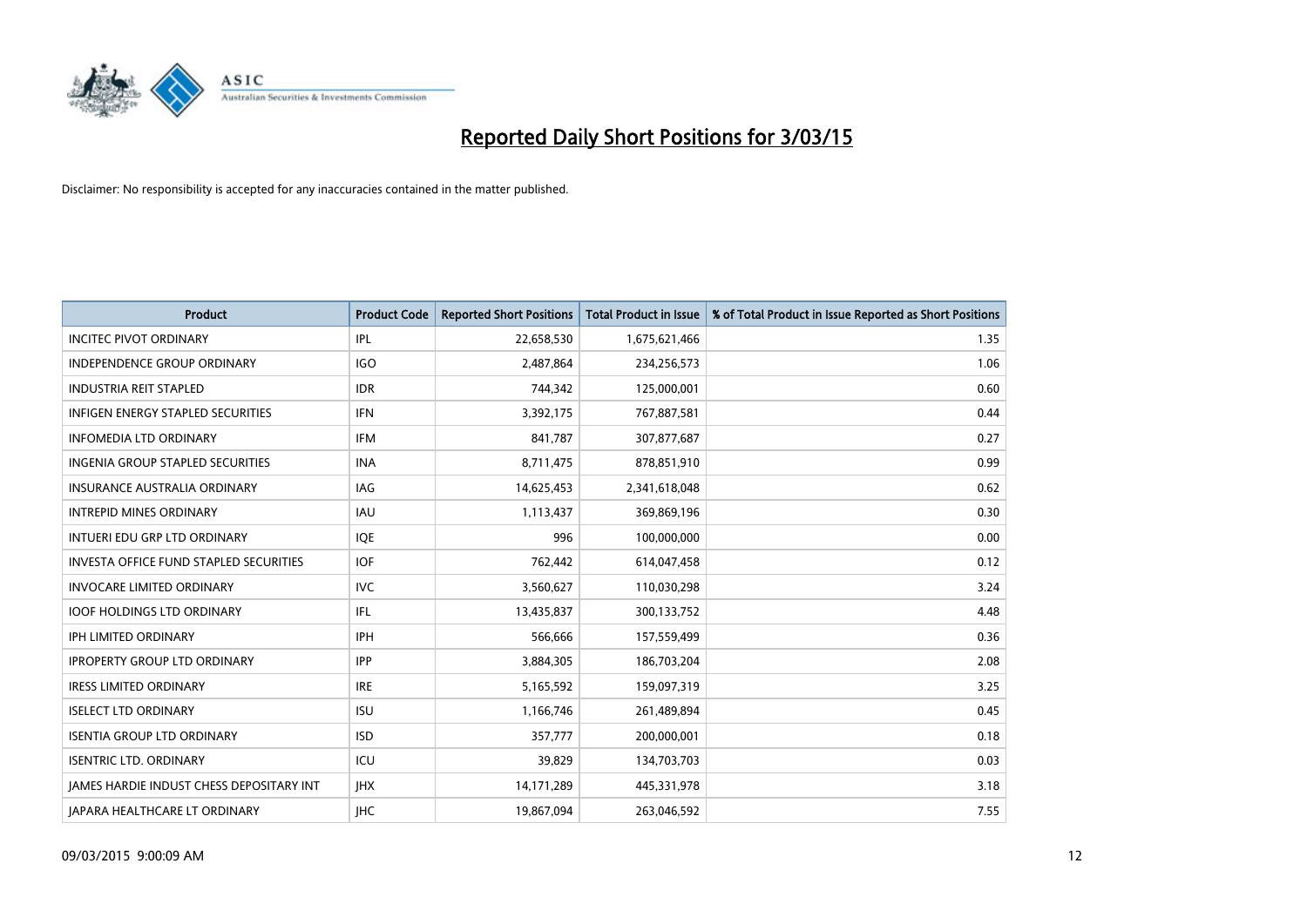

| <b>Product</b>                        | <b>Product Code</b> | <b>Reported Short Positions</b> | <b>Total Product in Issue</b> | % of Total Product in Issue Reported as Short Positions |
|---------------------------------------|---------------------|---------------------------------|-------------------------------|---------------------------------------------------------|
| <b>JB HI-FI LIMITED ORDINARY</b>      | <b>JBH</b>          | 8,922,746                       | 98,976,083                    | 9.02                                                    |
| KAROON GAS AUSTRALIA ORDINARY         | <b>KAR</b>          | 23,686,824                      | 246,621,832                   | 9.60                                                    |
| KATHMANDU HOLD LTD ORDINARY           | <b>KMD</b>          | 9,867,875                       | 201,484,583                   | 4.90                                                    |
| <b>KBL MINING LIMITED ORDINARY</b>    | <b>KBL</b>          | 1,820                           | 495,765,509                   | 0.00                                                    |
| KINGSGATE CONSOLID. ORDINARY          | <b>KCN</b>          | 18,847,644                      | 223,584,937                   | 8.43                                                    |
| KINGSROSE MINING LTD ORDINARY         | <b>KRM</b>          | 814,490                         | 358,611,493                   | 0.23                                                    |
| <b>KOGI IRON LTD ORDINARY</b>         | <b>KFE</b>          | 1,153,603                       | 376,669,836                   | 0.31                                                    |
| LEGEND MINING ORDINARY                | <b>LEG</b>          | 5,001                           | 1,962,850,801                 | 0.00                                                    |
| LEIGHTON HOLDINGS ORDINARY            | LEI                 | 6,238,666                       | 338,503,563                   | 1.84                                                    |
| LEND LEASE GROUP UNIT/ORD STAPLED     | LLC                 | 1,695,211                       | 579,596,726                   | 0.29                                                    |
| LIFESTYLE COMMUNIT. ORDINARY          | LIC                 | 25,000                          | 101,220,131                   | 0.02                                                    |
| LIQUEFIED NATURAL ORDINARY            | <b>LNG</b>          | 14,266,991                      | 462,793,201                   | 3.08                                                    |
| LONESTAR RESO LTD ORDINARY            | <b>LNR</b>          | 132,177                         | 752,187,211                   | 0.02                                                    |
| LOVISA HOLDINGS LTD ORDINARY          | LOV                 | 3,023                           | 105,000,000                   | 0.00                                                    |
| LYNAS CORPORATION ORDINARY            | <b>LYC</b>          | 104,049,113                     | 3,370,992,404                 | 3.09                                                    |
| <b>M2 GRP LTD ORDINARY</b>            | <b>MTU</b>          | 1,507,365                       | 181,905,060                   | 0.83                                                    |
| MACA LIMITED ORDINARY                 | <b>MLD</b>          | 1,448,253                       | 232,676,373                   | 0.62                                                    |
| <b>MACMAHON HOLDINGS ORDINARY</b>     | <b>MAH</b>          | 30,349                          | 1,261,699,966                 | 0.00                                                    |
| MACO ATLAS ROADS GRP ORDINARY STAPLED | <b>MOA</b>          | 14,195,595                      | 511,538,852                   | 2.78                                                    |
| MACQUARIE GROUP LTD ORDINARY          | <b>MOG</b>          | 856,762                         | 324,342,024                   | 0.26                                                    |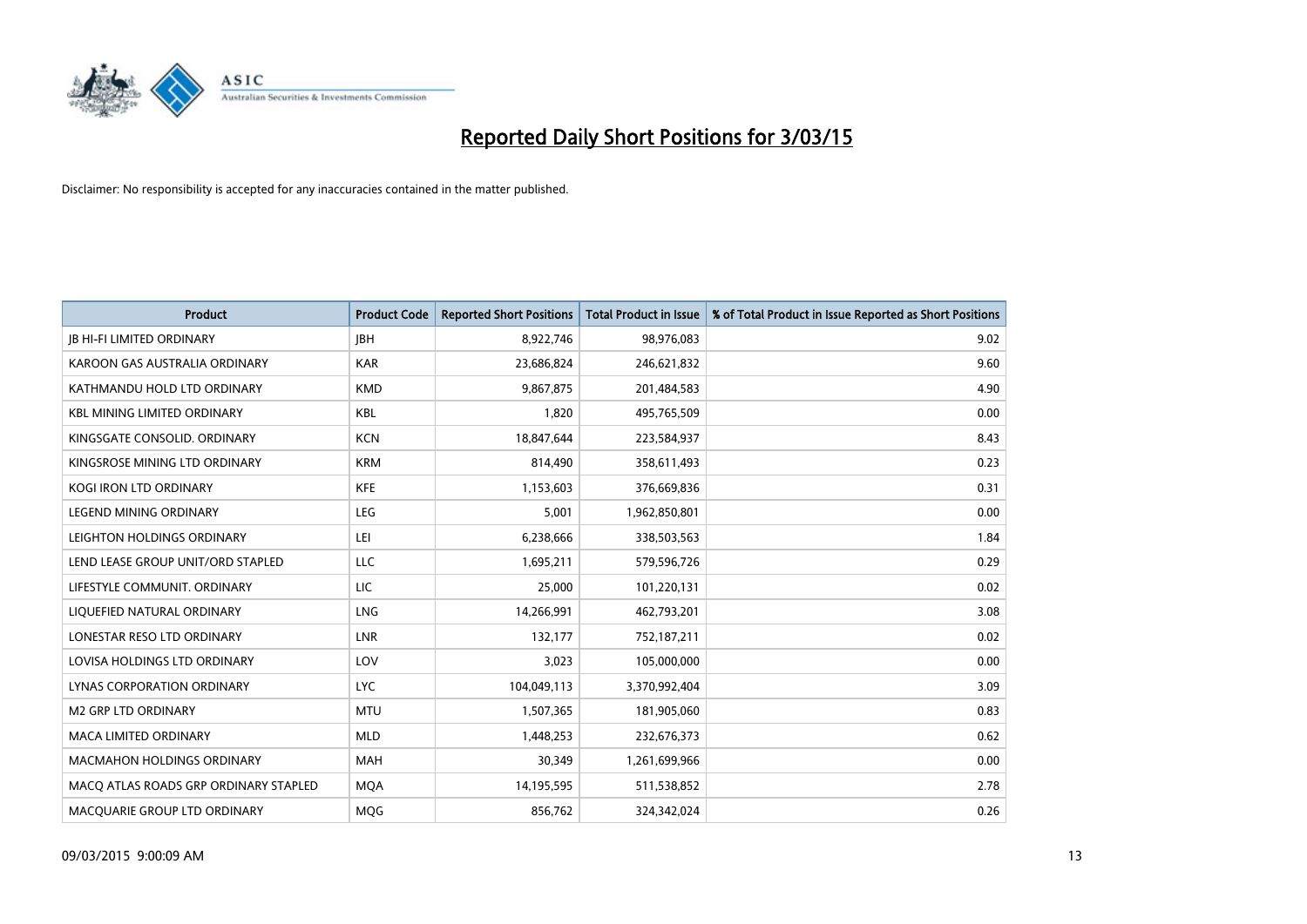

| <b>Product</b>                       | <b>Product Code</b> | <b>Reported Short Positions</b> | <b>Total Product in Issue</b> | % of Total Product in Issue Reported as Short Positions |
|--------------------------------------|---------------------|---------------------------------|-------------------------------|---------------------------------------------------------|
| MAGELLAN FIN GRP LTD ORDINARY        | <b>MFG</b>          | 1,584,990                       | 159,818,691                   | 0.99                                                    |
| MAGELLAN FLAGSHIP ORDINARY           | <b>MFF</b>          | 101,849                         | 357,638,817                   | 0.03                                                    |
| <b>MANTRA GROUP LTD ORDINARY</b>     | <b>MTR</b>          | 4,713,151                       | 249,471,229                   | 1.89                                                    |
| <b>MATRIX C &amp; E LTD ORDINARY</b> | <b>MCE</b>          | 2,546,673                       | 94,555,428                    | 2.69                                                    |
| <b>MAVERICK DRILLING ORDINARY</b>    | <b>MAD</b>          | 1,036,711                       | 545,000,115                   | 0.19                                                    |
| <b>MAXITRANS INDUSTRIES ORDINARY</b> | <b>MXI</b>          | 477,061                         | 185,075,653                   | 0.26                                                    |
| MAYNE PHARMA LTD ORDINARY            | <b>MYX</b>          | 16,988,625                      | 707,269,028                   | 2.40                                                    |
| MCMILLAN SHAKESPEARE ORDINARY        | <b>MMS</b>          | 466,116                         | 77,525,801                    | 0.60                                                    |
| MEDIBANK PRIVATE LTD ORDINARY        | <b>MPL</b>          | 26, 167, 633                    | 2,754,003,240                 | 0.95                                                    |
| MEDUSA MINING LTD ORDINARY           | <b>MML</b>          | 8,986,068                       | 207,794,301                   | 4.32                                                    |
| MELBOURNE IT LIMITED ORDINARY        | MLB                 | 1,717                           | 92,944,392                    | 0.00                                                    |
| MEO AUSTRALIA LTD ORDINARY           | <b>MEO</b>          | 411,000                         | 750,488,387                   | 0.05                                                    |
| MERIDIAN ENERGY INSTALMENT RECEIPTS  | <b>MEZCA</b>        | 200,000                         | 1,255,413,626                 | 0.02                                                    |
| MESOBLAST LIMITED ORDINARY           | <b>MSB</b>          | 22,619,592                      | 324,201,029                   | 6.98                                                    |
| METALS X LIMITED ORDINARY            | <b>MLX</b>          | 67,066                          | 416,010,939                   | 0.02                                                    |
| METCASH LIMITED ORDINARY             | <b>MTS</b>          | 124,772,106                     | 928,357,876                   | 13.44                                                   |
| METMINCO LIMITED ORDINARY            | <b>MNC</b>          | 32,000                          | 1,930,851,856                 | 0.00                                                    |
| MIGHTY RIVER POWER ORDINARY          | <b>MYT</b>          | 1,761,235                       | 1,400,012,517                 | 0.13                                                    |
| MINCOR RESOURCES NL ORDINARY         | <b>MCR</b>          | 22,893                          | 188,238,274                   | 0.01                                                    |
| MINERAL DEPOSITS ORDINARY            | <b>MDL</b>          | 1,287,654                       | 103,676,341                   | 1.24                                                    |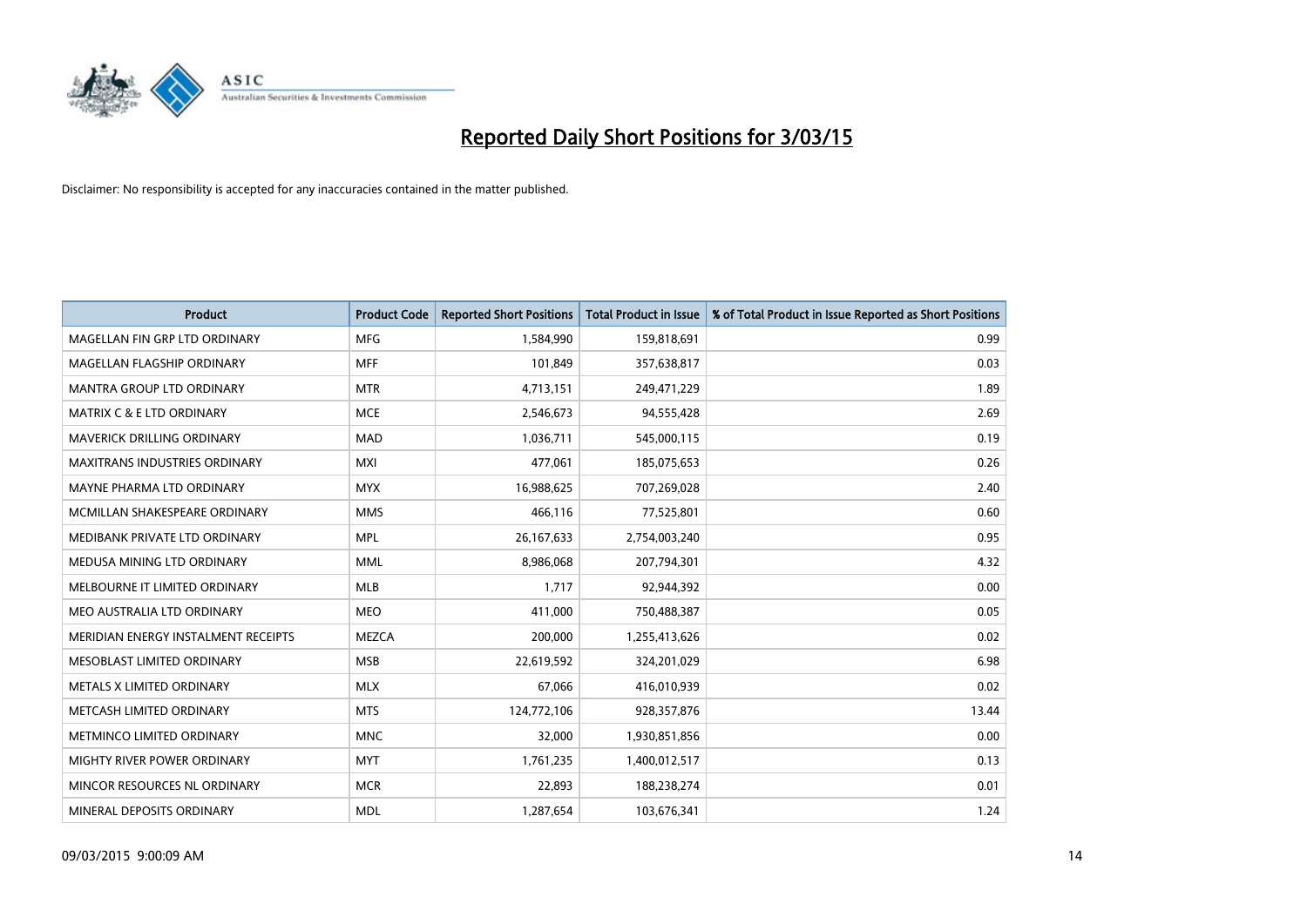

| <b>Product</b>                    | <b>Product Code</b> | <b>Reported Short Positions</b> | <b>Total Product in Issue</b> | % of Total Product in Issue Reported as Short Positions |
|-----------------------------------|---------------------|---------------------------------|-------------------------------|---------------------------------------------------------|
| MINERAL RESOURCES, ORDINARY       | <b>MIN</b>          | 19,856,626                      | 187,270,274                   | 10.60                                                   |
| MIRABELA NICKEL LTD ORDINARY      | <b>MBN</b>          | 2,012,125                       | 929,710,216                   | 0.22                                                    |
| MIRVAC GROUP STAPLED SECURITIES   | <b>MGR</b>          | 8,571,678                       | 3,697,197,370                 | 0.23                                                    |
| <b>MMAOFFSHOR ORDINARY</b>        | <b>MRM</b>          | 30,342,976                      | 368,666,221                   | 8.23                                                    |
| MOLOPO ENERGY LTD ORDINARY        | <b>MPO</b>          | 30,833                          | 248,832,798                   | 0.01                                                    |
| MONADELPHOUS GROUP ORDINARY       | <b>MND</b>          | 8,227,784                       | 92,998,380                    | 8.85                                                    |
| MONASH IVF GROUP LTD ORDINARY     | <b>MVF</b>          | 1,328,597                       | 231,081,089                   | 0.57                                                    |
| MORTGAGE CHOICE LTD ORDINARY      | MOC                 | 74,822                          | 124,216,248                   | 0.06                                                    |
| <b>MOUNT GIBSON IRON ORDINARY</b> | <b>MGX</b>          | 76,556,583                      | 1,090,805,085                 | 7.02                                                    |
| MULTIPLEX SITES SITES             | <b>MXUPA</b>        | 2,252                           | 4,500,000                     | 0.05                                                    |
| MYER HOLDINGS LTD ORDINARY        | <b>MYR</b>          | 112,339,015                     | 585,689,551                   | 19.18                                                   |
| NANOSONICS LIMITED ORDINARY       | <b>NAN</b>          | 2,443,562                       | 264,362,826                   | 0.92                                                    |
| NATIONAL AUST, BANK ORDINARY      | <b>NAB</b>          | 10,656,095                      | 2,421,097,548                 | 0.44                                                    |
| NATIONAL STORAGE STAPLED          | <b>NSR</b>          | 1,611,926                       | 295,631,660                   | 0.55                                                    |
| NAVITAS LIMITED ORDINARY          | <b>NVT</b>          | 3,133,328                       | 376,037,813                   | 0.83                                                    |
| NEARMAP LTD ORDINARY              | <b>NEA</b>          | 2,279,142                       | 348,196,101                   | 0.65                                                    |
| NEOMETALS LTD ORDINARY            | <b>NMT</b>          | 1,015                           | 502,212,757                   | 0.00                                                    |
| NEON ENERGY LIMITED ORDINARY      | <b>NEN</b>          | 13,244                          | 553,037,848                   | 0.00                                                    |
| NEW HOPE CORPORATION ORDINARY     | <b>NHC</b>          | 807,329                         | 830,999,449                   | 0.10                                                    |
| NEWCREST MINING ORDINARY          | <b>NCM</b>          | 7,839,698                       | 766,510,971                   | 1.02                                                    |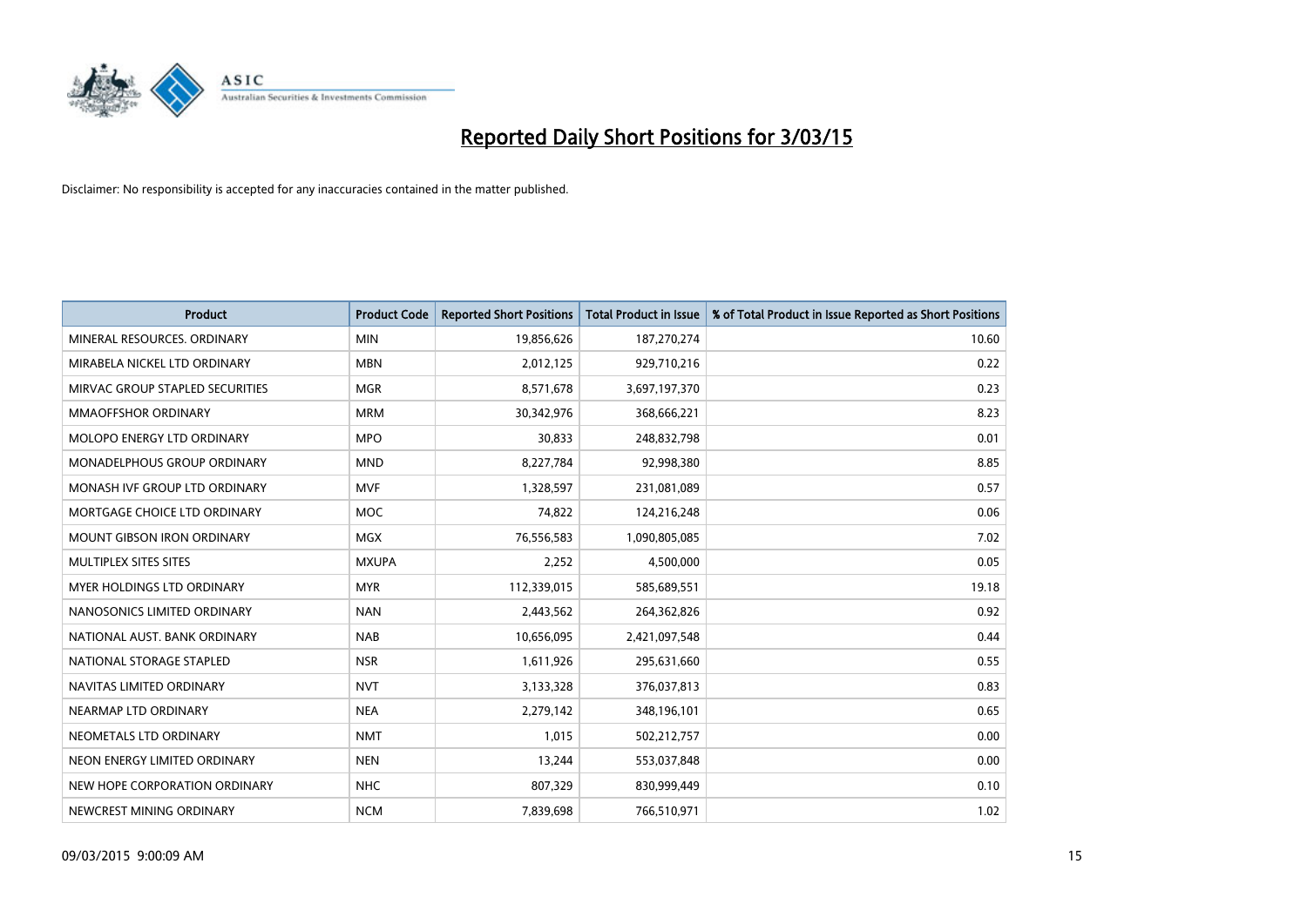

| <b>Product</b>                         | <b>Product Code</b> | <b>Reported Short Positions</b> | <b>Total Product in Issue</b> | % of Total Product in Issue Reported as Short Positions |
|----------------------------------------|---------------------|---------------------------------|-------------------------------|---------------------------------------------------------|
| NEWS CORP A NON-VOTING CDI             | <b>NWSLV</b>        | 335                             | 2,513,551                     | 0.01                                                    |
| NEWS CORP B VOTING CDI                 | <b>NWS</b>          | 1,948,346                       | 39,943,353                    | 4.88                                                    |
| NEWSAT LIMITED ORDINARY                | <b>NWT</b>          | 5,864,420                       | 643,874,841                   | 0.91                                                    |
| NEXTDC LIMITED ORDINARY                | <b>NXT</b>          | 17,151,181                      | 193,154,486                   | 8.88                                                    |
| NEXUS ENERGY LIMITED ORDINARY          | <b>NXS</b>          | 58,176                          | 1,330,219,459                 | 0.00                                                    |
| NIB HOLDINGS LIMITED ORDINARY          | <b>NHF</b>          | 161,270                         | 439,004,182                   | 0.04                                                    |
| NINE ENTERTAINMENT ORDINARY            | <b>NEC</b>          | 23,037,599                      | 940,295,023                   | 2.45                                                    |
| NOBLE MINERAL RES ORDINARY             | <b>NMG</b>          | 2,365,726                       | 666,397,952                   | 0.36                                                    |
| NORTHERN IRON LTD ORDINARY             | <b>NFE</b>          | 10,000                          | 484,405,314                   | 0.00                                                    |
| NORTHERN STAR ORDINARY                 | <b>NST</b>          | 9,033,931                       | 592,361,953                   | 1.53                                                    |
| NOVION PROPERTY GRP STAPLED SECURITIES | <b>NVN</b>          | 47,681,710                      | 3,077,214,058                 | 1.55                                                    |
| NRW HOLDINGS LIMITED ORDINARY          | <b>NWH</b>          | 15,677,531                      | 278,888,011                   | 5.62                                                    |
| NUFARM LIMITED ORDINARY                | <b>NUF</b>          | 4,933,050                       | 264,948,132                   | 1.86                                                    |
| NUPLEX INDUSTRIES ORDINARY             | <b>NPX</b>          | 1,000                           | 198,125,827                   | 0.00                                                    |
| OCEANAGOLD CORP. CHESS DEPOSITARY INT  | <b>OGC</b>          | 313,310                         | 301,520,186                   | 0.10                                                    |
| OIL SEARCH LTD ORDINARY                | OSH                 | 23,431,145                      | 1,522,692,587                 | 1.54                                                    |
| OM HOLDINGS LIMITED ORDINARY           | OMH                 | 58,082                          | 733,423,337                   | 0.01                                                    |
| OOH!MEDIA LIMITED ORDINARY             | OML                 | 617,955                         | 149,882,534                   | 0.41                                                    |
| ORICA LIMITED ORDINARY                 | ORI                 | 31,401,364                      | 372,743,291                   | 8.42                                                    |
| ORIGIN ENERGY ORDINARY                 | <b>ORG</b>          | 12,244,438                      | 1,106,316,112                 | 1.11                                                    |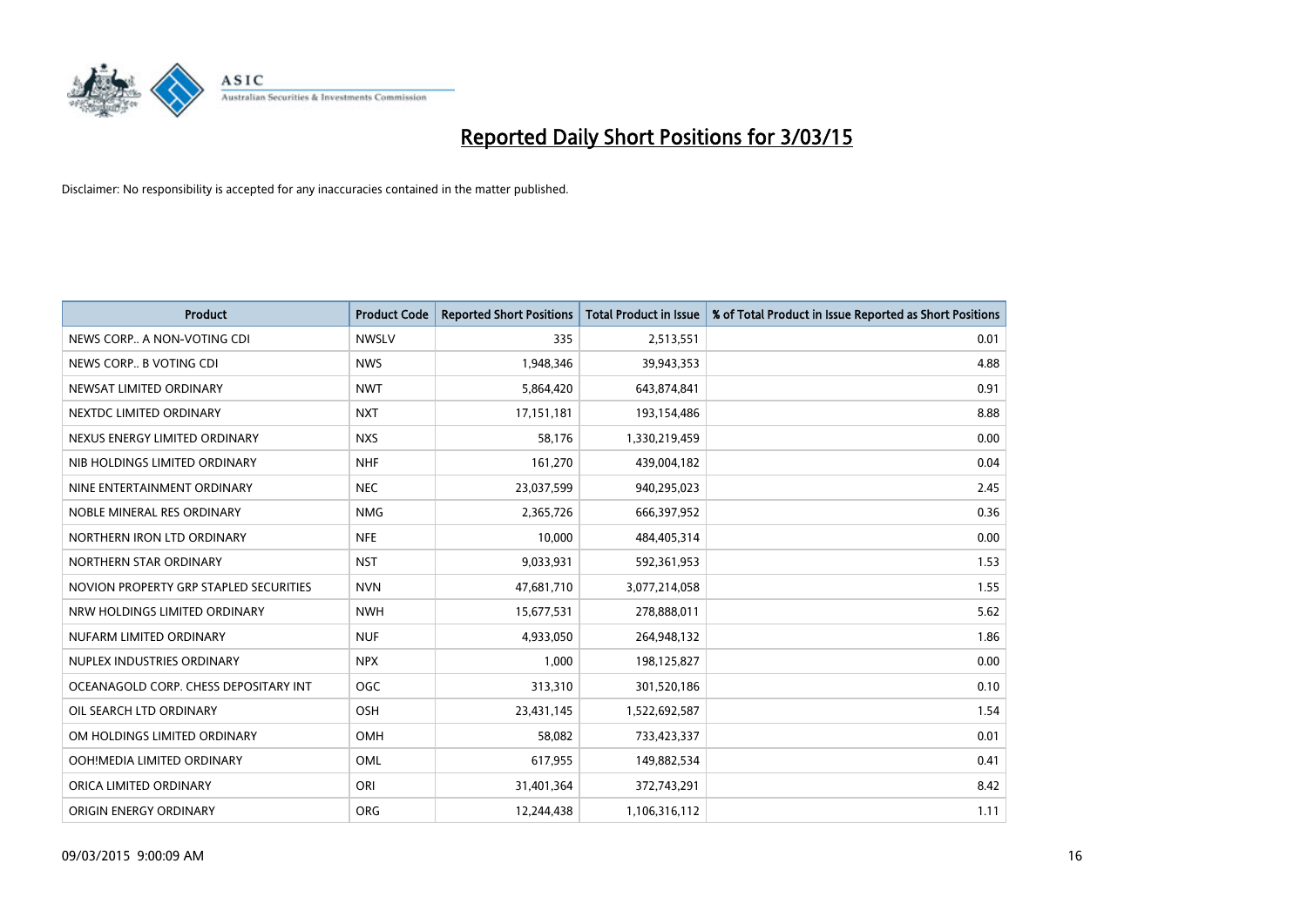

| <b>Product</b>                    | <b>Product Code</b> | <b>Reported Short Positions</b> | <b>Total Product in Issue</b> | % of Total Product in Issue Reported as Short Positions |
|-----------------------------------|---------------------|---------------------------------|-------------------------------|---------------------------------------------------------|
| OROCOBRE LIMITED ORDINARY         | <b>ORE</b>          | 3,508,861                       | 147,360,623                   | 2.38                                                    |
| ORORA LIMITED ORDINARY            | <b>ORA</b>          | 991,273                         | 1,206,684,923                 | 0.08                                                    |
| OROTONGROUP LIMITED ORDINARY      | <b>ORL</b>          | 74,684                          | 40,880,902                    | 0.18                                                    |
| OTTO ENERGY LIMITED ORDINARY      | <b>OEL</b>          | $\mathbf{1}$                    | 1,155,790,071                 | 0.00                                                    |
| OZ MINERALS ORDINARY              | OZL                 | 4,726,682                       | 303,470,022                   | 1.56                                                    |
| <b>OZFOREX GROUP LTD ORDINARY</b> | <b>OFX</b>          | 9,482,872                       | 240,000,000                   | 3.95                                                    |
| PACIFIC BRANDS ORDINARY           | <b>PBG</b>          | 85,432,700                      | 917,226,291                   | 9.31                                                    |
| PACIFIC SMILES GRP ORDINARY       | <b>PSQ</b>          | 133,000                         | 151,993,395                   | 0.09                                                    |
| PACT GROUP HLDGS LTD ORDINARY     | <b>PGH</b>          | 1,100,487                       | 294,145,019                   | 0.37                                                    |
| PALADIN ENERGY LTD ORDINARY       | <b>PDN</b>          | 83,658,613                      | 1,666,927,668                 | 5.02                                                    |
| PANAUST LIMITED ORDINARY          | <b>PNA</b>          | 4,608,289                       | 637,071,326                   | 0.72                                                    |
| PANORAMIC RESOURCES ORDINARY      | PAN                 | 1,755,629                       | 321,424,015                   | 0.55                                                    |
| PANTERRA GOLD LTD ORDINARY        | PGI                 | $\mathbf{1}$                    | 84,812,720                    | 0.00                                                    |
| PAPERLINX LIMITED ORDINARY        | <b>PPX</b>          | 57,743                          | 665, 181, 261                 | 0.01                                                    |
| PATTIES FOODS LTD ORDINARY        | PFL                 | 157                             | 139,234,153                   | 0.00                                                    |
| PEET LIMITED ORDINARY             | <b>PPC</b>          | 14,036                          | 484,853,684                   | 0.00                                                    |
| PERPETUAL LIMITED ORDINARY        | <b>PPT</b>          | 1,207,048                       | 46,574,426                    | 2.59                                                    |
| PERSEUS MINING LTD ORDINARY       | <b>PRU</b>          | 17,070,326                      | 526,656,401                   | 3.24                                                    |
| PHARMAXIS LTD ORDINARY            | <b>PXS</b>          | 8,777                           | 310,802,049                   | 0.00                                                    |
| PLATINUM ASSET ORDINARY           | <b>PTM</b>          | 3,471,019                       | 583,225,129                   | 0.60                                                    |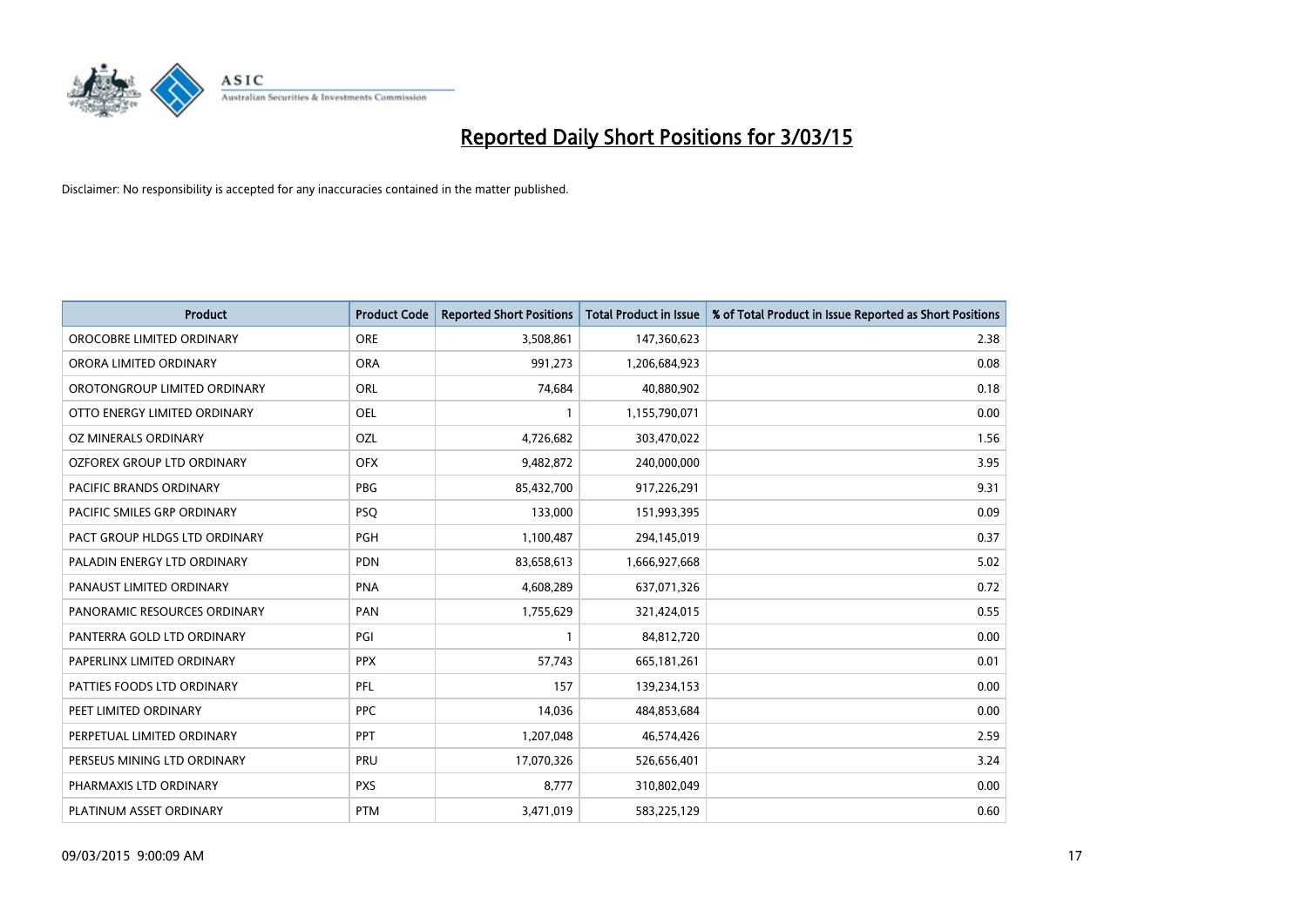

| <b>Product</b>                    | <b>Product Code</b> | <b>Reported Short Positions</b> | <b>Total Product in Issue</b> | % of Total Product in Issue Reported as Short Positions |
|-----------------------------------|---------------------|---------------------------------|-------------------------------|---------------------------------------------------------|
| PLATINUM AUSTRALIA ORDINARY       | <b>PLA</b>          | 836,127                         | 504,968,043                   | 0.17                                                    |
| PLATINUM CAPITAL LTD ORDINARY     | <b>PMC</b>          | 49,095                          | 232,190,254                   | 0.02                                                    |
| PMP LIMITED ORDINARY              | <b>PMP</b>          | 27,581                          | 323,781,124                   | 0.01                                                    |
| POSEIDON NICK LTD ORDINARY        | <b>POS</b>          | 1,605,510                       | 683,588,322                   | 0.23                                                    |
| PRANA BIOTECHNOLOGY ORDINARY      | PBT                 | 2,267,126                       | 527,107,470                   | 0.43                                                    |
| PREMIER INVESTMENTS ORDINARY      | <b>PMV</b>          | 430,731                         | 155,900,075                   | 0.28                                                    |
| PRIMARY HEALTH CARE ORDINARY      | <b>PRY</b>          | 55,929,860                      | 512,130,550                   | 10.92                                                   |
| PRIME MEDIA GRP LTD ORDINARY      | <b>PRT</b>          | 940,380                         | 366,330,303                   | 0.26                                                    |
| PROGRAMMED ORDINARY               | <b>PRG</b>          | 296,641                         | 118,651,911                   | 0.25                                                    |
| PROMESA LIMITED ORDINARY          | <b>PRA</b>          | 2,748,713                       | 384,412,465                   | 0.72                                                    |
| PURA VIDA ENERGY NL ORDINARY      | <b>PVD</b>          | 233,000                         | 147,381,883                   | 0.16                                                    |
| <b>QANTAS AIRWAYS ORDINARY</b>    | QAN                 | 833,052                         | 2,196,330,250                 | 0.04                                                    |
| OBE INSURANCE GROUP ORDINARY      | <b>OBE</b>          | 13,894,112                      | 1,364,945,301                 | 1.02                                                    |
| <b>QUBE HOLDINGS LTD ORDINARY</b> | <b>QUB</b>          | 5,206,466                       | 1,054,428,076                 | 0.49                                                    |
| QUICKSTEP HOLDINGS ORDINARY       | OHL                 | 50,000                          | 397,679,021                   | 0.01                                                    |
| RAMSAY HEALTH CARE ORDINARY       | <b>RHC</b>          | 464,327                         | 202,081,252                   | 0.23                                                    |
| RCG CORPORATION LTD ORDINARY      | <b>RCG</b>          | 376,088                         | 268,408,625                   | 0.14                                                    |
| <b>RCR TOMLINSON ORDINARY</b>     | <b>RCR</b>          | 772,393                         | 138,745,453                   | 0.56                                                    |
| <b>REA GROUP ORDINARY</b>         | <b>REA</b>          | 1,816,062                       | 131,714,699                   | 1.38                                                    |
| RECALL HOLDINGS LTD ORDINARY      | <b>REC</b>          | 691,108                         | 313,674,711                   | 0.22                                                    |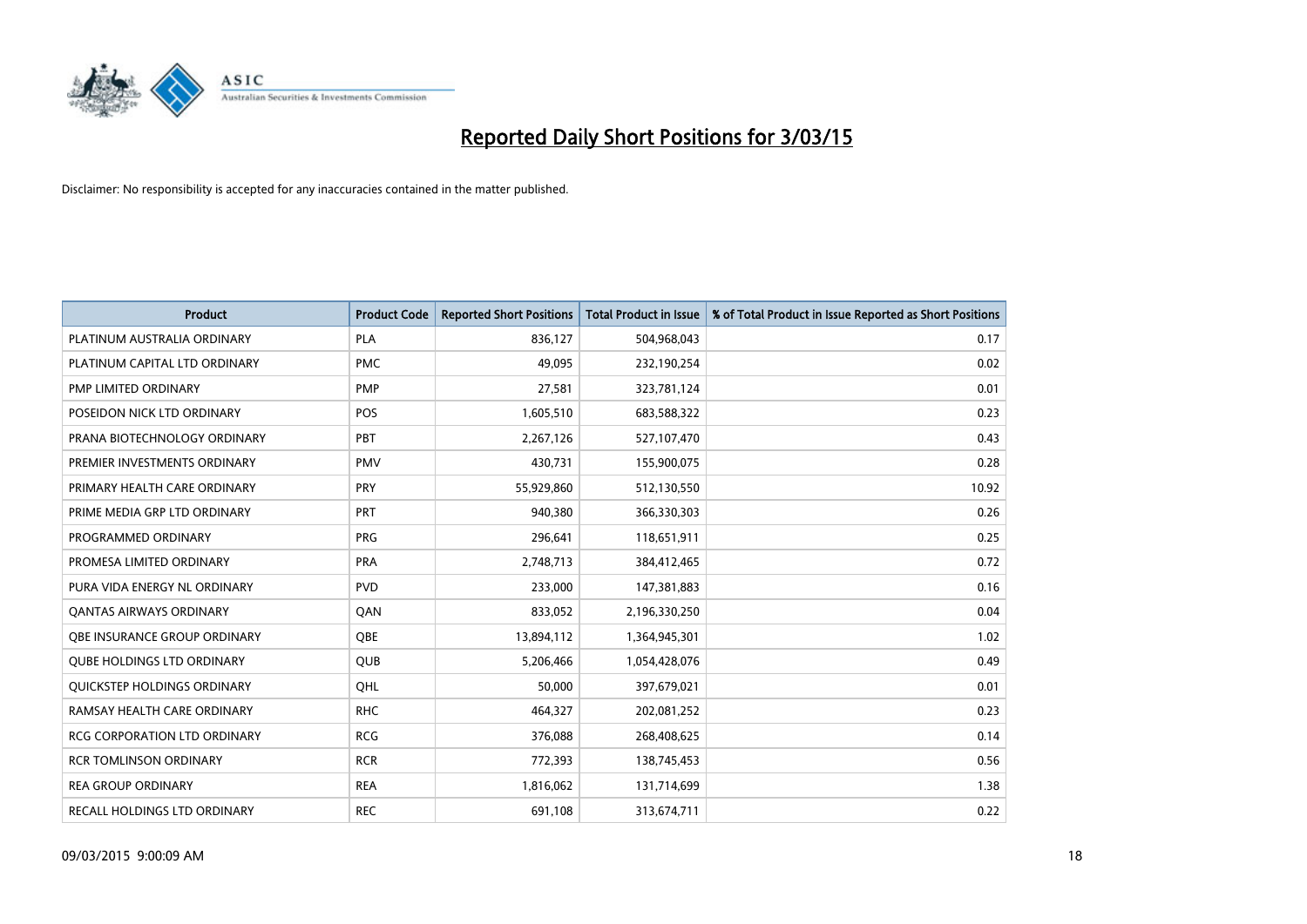

| <b>Product</b>                      | <b>Product Code</b> | <b>Reported Short Positions</b> | <b>Total Product in Issue</b> | % of Total Product in Issue Reported as Short Positions |
|-------------------------------------|---------------------|---------------------------------|-------------------------------|---------------------------------------------------------|
| <b>RECKON LIMITED ORDINARY</b>      | <b>RKN</b>          | 1,419,434                       | 112,084,762                   | 1.27                                                    |
| <b>RED 5 LIMITED ORDINARY</b>       | <b>RED</b>          | 174,739                         | 759,451,008                   | 0.02                                                    |
| <b>RED FORK ENERGY ORDINARY</b>     | <b>RFE</b>          | 112,160                         | 501,051,719                   | 0.02                                                    |
| REDBANK ENERGY LTD ORDINARY         | AEJ                 | 13                              | 786,287                       | 0.00                                                    |
| REGIONAL EXPRESS ORDINARY           | <b>REX</b>          | 31,080                          | 110,154,375                   | 0.03                                                    |
| REGIS HEALTHCARE LTD ORDINARY       | <b>REG</b>          | 227,155                         | 300,345,797                   | 0.08                                                    |
| REGIS RESOURCES ORDINARY            | <b>RRL</b>          | 33,733,656                      | 499,781,595                   | 6.75                                                    |
| RESMED INC CDI 10:1                 | <b>RMD</b>          | 4,709,792                       | 1,403,838,170                 | 0.34                                                    |
| <b>RESOLUTE MINING ORDINARY</b>     | <b>RSG</b>          | 5,023,856                       | 641,189,223                   | 0.78                                                    |
| <b>RESOURCE GENERATION ORDINARY</b> | <b>RES</b>          | $\mathbf{1}$                    | 581,380,338                   | 0.00                                                    |
| RETAIL FOOD GROUP ORDINARY          | <b>RFG</b>          | 4,668,911                       | 160,321,903                   | 2.91                                                    |
| REX MINERALS LIMITED ORDINARY       | <b>RXM</b>          | 818,031                         | 220,519,784                   | 0.37                                                    |
| RIDLEY CORPORATION ORDINARY         | <b>RIC</b>          | 47,086                          | 307,817,071                   | 0.02                                                    |
| RIO TINTO LIMITED ORDINARY          | <b>RIO</b>          | 5,858,665                       | 435,758,720                   | 1.34                                                    |
| ROC OIL COMPANY ORDINARY            | <b>ROC</b>          | 359,692                         | 687,618,400                   | 0.05                                                    |
| ROX RESOURCES ORDINARY              | <b>RXL</b>          | 5,523,255                       | 849,673,095                   | 0.65                                                    |
| ROYAL WOLF HOLDINGS ORDINARY        | <b>RWH</b>          | 181,790                         | 100,387,052                   | 0.18                                                    |
| SAI GLOBAL LIMITED ORDINARY         | SAI                 | 803,413                         | 211,761,727                   | 0.38                                                    |
| SALMAT LIMITED ORDINARY             | <b>SLM</b>          | 12,404                          | 159,812,799                   | 0.01                                                    |
| SAMSON OIL & GAS LTD ORDINARY       | SSN                 | 2,648,040                       | 2,837,782,022                 | 0.09                                                    |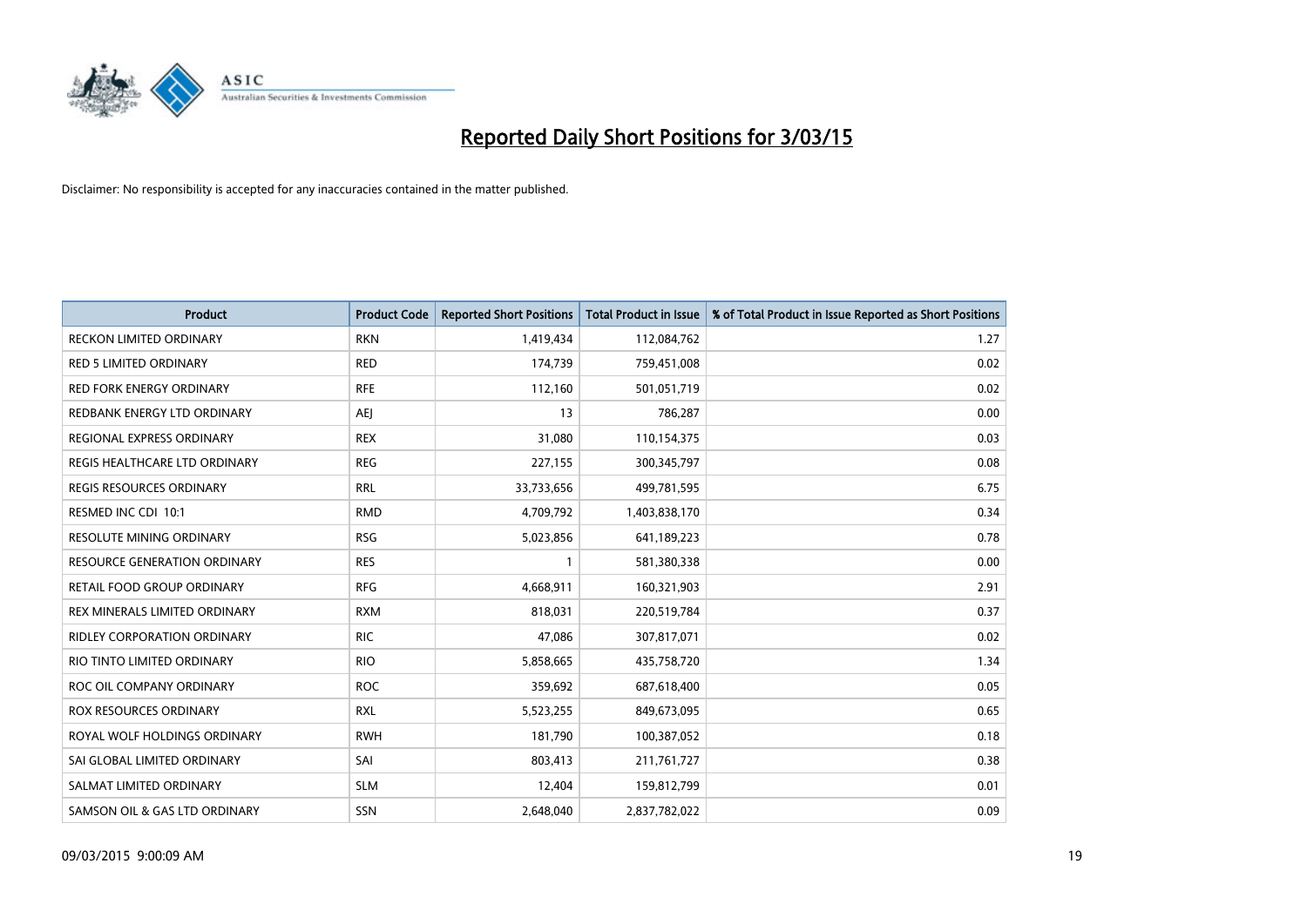

| <b>Product</b>                        | <b>Product Code</b> | <b>Reported Short Positions</b> | <b>Total Product in Issue</b> | % of Total Product in Issue Reported as Short Positions |
|---------------------------------------|---------------------|---------------------------------|-------------------------------|---------------------------------------------------------|
| SANDFIRE RESOURCES ORDINARY           | <b>SFR</b>          | 3,333,195                       | 156,428,011                   | 2.13                                                    |
| <b>SANTOS LTD ORDINARY</b>            | <b>STO</b>          | 31,343,532                      | 982,396,796                   | 3.19                                                    |
| SARACEN MINERAL ORDINARY              | <b>SAR</b>          | 1,539,022                       | 792,784,738                   | 0.19                                                    |
| SCA PROPERTY GROUP STAPLED SECURITIES | <b>SCP</b>          | 16,990,540                      | 650,839,582                   | 2.61                                                    |
| <b>SCENTRE GRP STAPLED</b>            | SCG                 | 13,378,654                      | 5,324,296,678                 | 0.25                                                    |
| SEDGMAN LIMITED ORDINARY              | <b>SDM</b>          | 1,128,550                       | 227,059,277                   | 0.50                                                    |
| SEEK LIMITED ORDINARY                 | <b>SEK</b>          | 11,746,464                      | 342,629,192                   | 3.43                                                    |
| SELECT HARVESTS ORDINARY              | <b>SHV</b>          | 1,097,695                       | 70,940,874                    | 1.55                                                    |
| SENEX ENERGY LIMITED ORDINARY         | <b>SXY</b>          | 101,184,871                     | 1,149,657,377                 | 8.80                                                    |
| SEVEN GROUP HOLDINGS ORDINARY         | <b>SVW</b>          | 8,569,159                       | 296,260,281                   | 2.89                                                    |
| SEVEN WEST MEDIA LTD ORDINARY         | SWM                 | 39,473,091                      | 999,160,872                   | 3.95                                                    |
| SEYMOUR WHYTE LTD ORDINARY            | SWL                 | 9,286                           | 87,647,595                    | 0.01                                                    |
| SG FLEET GROUP LTD ORDINARY           | SGF                 | 338,125                         | 242,691,826                   | 0.14                                                    |
| SHINE CORPORATE ORDINARY              | SHI                 | 31,850                          | 172,400,081                   | 0.02                                                    |
| SIGMA PHARMACEUTICAL ORDINARY         | <b>SIP</b>          | 20,432,579                      | 1,093,424,867                 | 1.87                                                    |
| SILEX SYSTEMS ORDINARY                | <b>SLX</b>          | 6,789,305                       | 170,467,339                   | 3.98                                                    |
| SILVER CHEF LIMITED ORDINARY          | SIV                 | 9,708                           | 29,640,865                    | 0.03                                                    |
| SILVER LAKE RESOURCE ORDINARY         | <b>SLR</b>          | 18,967,789                      | 503,233,971                   | 3.77                                                    |
| SIMONDS GRP LTD ORDINARY              | <b>SIO</b>          | 656,557                         | 151,412,268                   | 0.43                                                    |
| SIMS METAL MGMT LTD ORDINARY          | SGM                 | 17,531,864                      | 204,703,086                   | 8.56                                                    |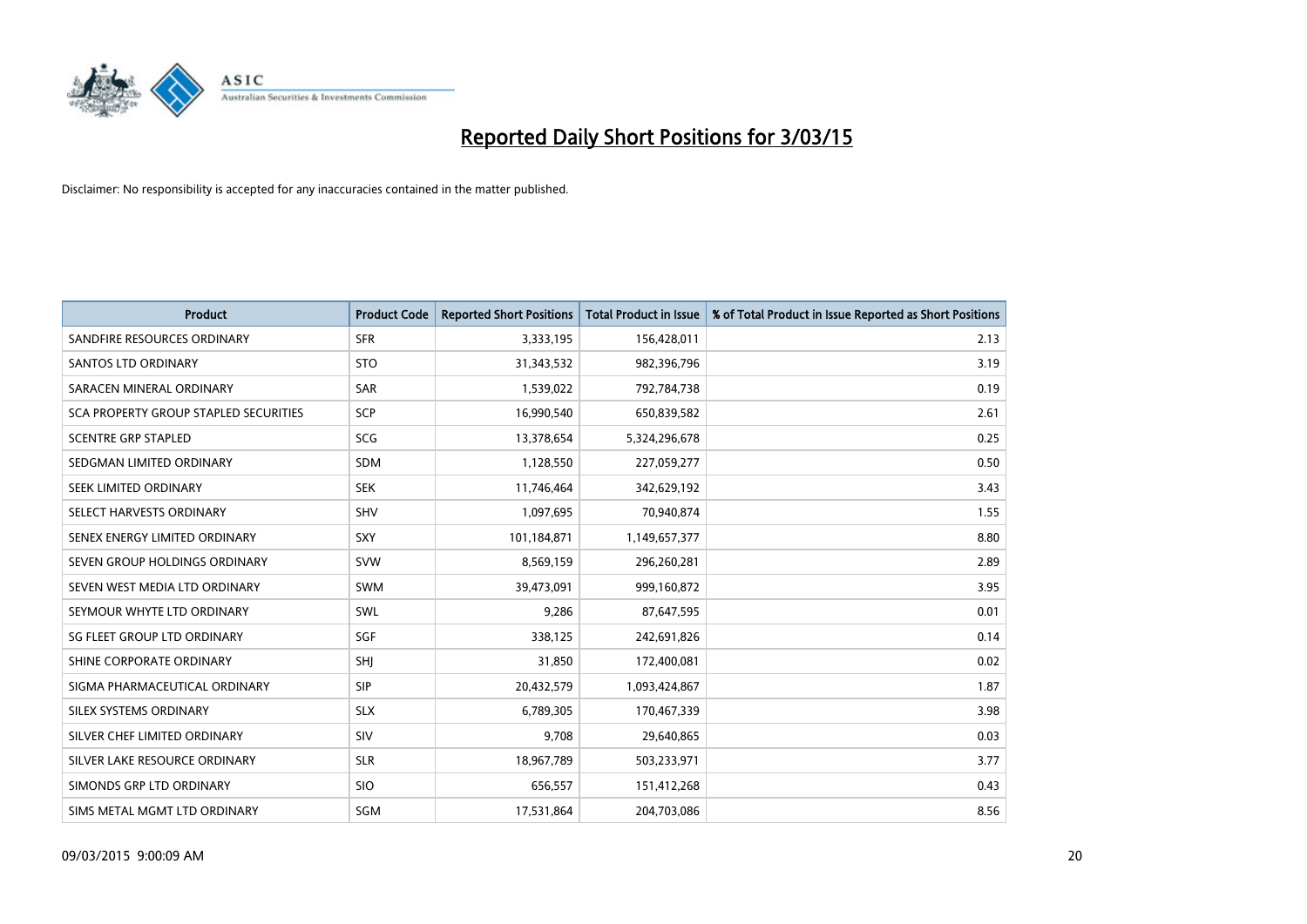

| <b>Product</b>                           | <b>Product Code</b> | <b>Reported Short Positions</b> | <b>Total Product in Issue</b> | % of Total Product in Issue Reported as Short Positions |
|------------------------------------------|---------------------|---------------------------------|-------------------------------|---------------------------------------------------------|
| SINGAPORE TELECOMM. CHESS DEPOSITARY INT | SGT                 | 5,579,267                       | 127,005,879                   | 4.39                                                    |
| SINO GAS ENERGY ORDINARY                 | <b>SEH</b>          | 10,852,861                      | 1,544,247,358                 | 0.70                                                    |
| SIRIUS RESOURCES NL ORDINARY             | <b>SIR</b>          | 18,099,085                      | 341,638,269                   | 5.30                                                    |
| SIRTEX MEDICAL ORDINARY                  | <b>SRX</b>          | 46,839                          | 56,530,231                    | 0.08                                                    |
| SKILLED GROUP LTD ORDINARY               | <b>SKE</b>          | 4,173,699                       | 235,898,291                   | 1.77                                                    |
| SKY NETWORK ORDINARY                     | SKT                 | 233,319                         | 389,139,785                   | 0.06                                                    |
| SKYCITY ENT GRP LTD ORDINARY             | <b>SKC</b>          | 10,278,517                      | 587,472,741                   | 1.75                                                    |
| <b>SLATER &amp; GORDON ORDINARY</b>      | <b>SGH</b>          | 4,714,472                       | 208,695,621                   | 2.26                                                    |
| SMS MANAGEMENT, ORDINARY                 | <b>SMX</b>          | 1,189,196                       | 69,318,017                    | 1.72                                                    |
| SONIC HEALTHCARE ORDINARY                | SHL                 | 4,498,369                       | 401,401,556                   | 1.12                                                    |
| SOUL PATTINSON (W.H) ORDINARY            | SOL                 | 21,492                          | 239,395,320                   | 0.01                                                    |
| SPARK INFRASTRUCTURE STAPLED US PROHIBT. | SKI                 | 34,163,869                      | 1,466,360,128                 | 2.33                                                    |
| SPARK NEW ZEALAND ORDINARY               | <b>SPK</b>          | 9,372,621                       | 1,834,775,347                 | 0.51                                                    |
| SPDR 200 FUND ETF UNITS                  | <b>STW</b>          | 2,855                           | 47,705,598                    | 0.01                                                    |
| SPECIALTY FASHION ORDINARY               | <b>SFH</b>          | 31,994                          | 192,236,121                   | 0.02                                                    |
| SPOTLESS GRP HLD LTD ORDINARY            | <b>SPO</b>          | 33,195,172                      | 1,098,290,178                 | 3.02                                                    |
| ST BARBARA LIMITED ORDINARY              | SBM                 | 7,360,199                       | 495,102,525                   | 1.49                                                    |
| STARPHARMA HOLDINGS ORDINARY             | <b>SPL</b>          | 9,151,603                       | 319,138,501                   | 2.87                                                    |
| STEADFAST GROUP LTD ORDINARY             | <b>SDF</b>          | 19,361,428                      | 649,387,789                   | 2.98                                                    |
| STHN CROSS MEDIA ORDINARY                | <b>SXL</b>          | 27,210,393                      | 732,319,622                   | 3.72                                                    |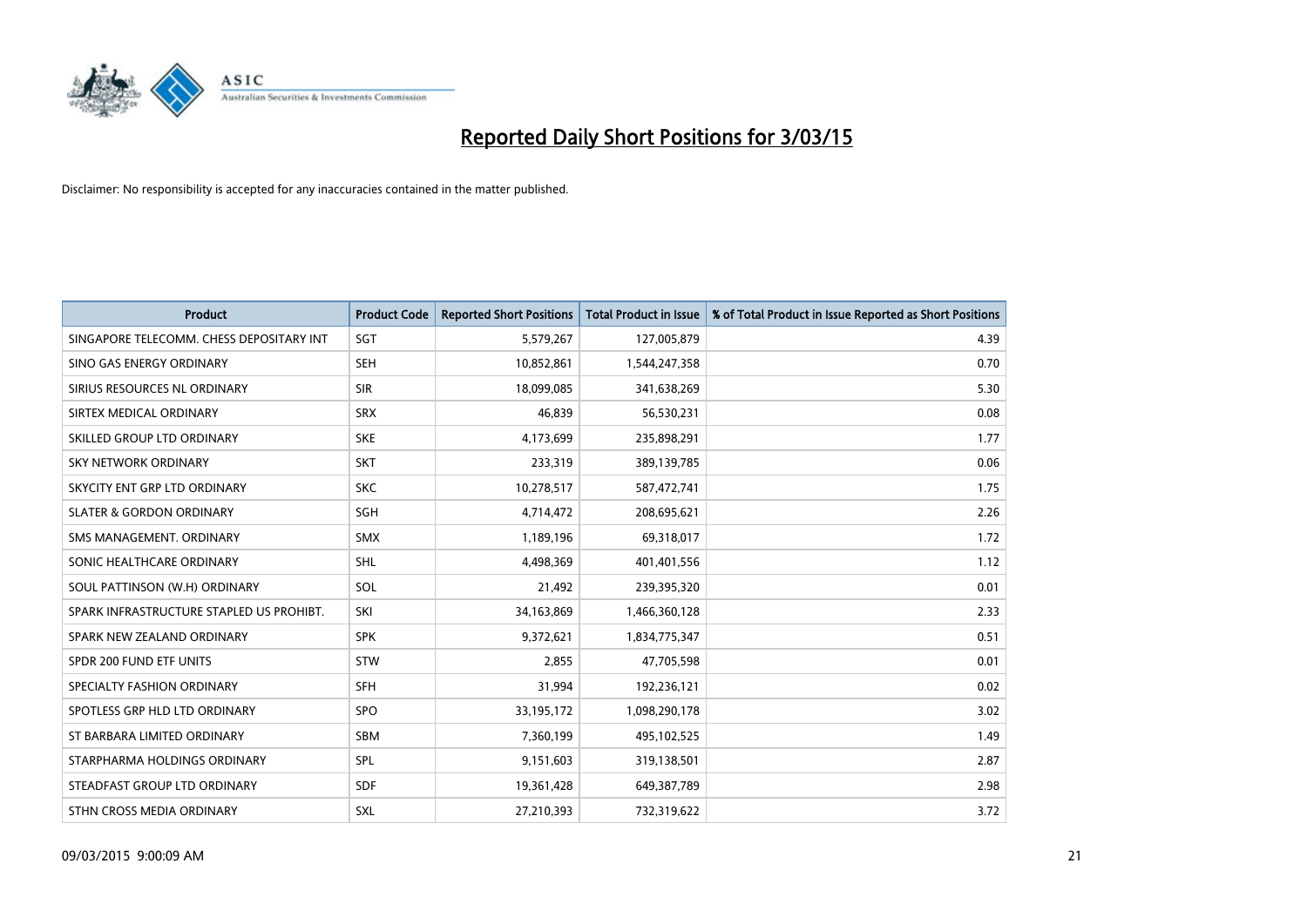

| <b>Product</b>                       | <b>Product Code</b> | <b>Reported Short Positions</b> | <b>Total Product in Issue</b> | % of Total Product in Issue Reported as Short Positions |
|--------------------------------------|---------------------|---------------------------------|-------------------------------|---------------------------------------------------------|
| STOCKLAND UNITS/ORD STAPLED          | SGP                 | 6,271,694                       | 2,348,746,744                 | 0.27                                                    |
| STRAITS RES LTD. ORDINARY            | SRO                 | 20,212                          | 1,217,730,293                 | 0.00                                                    |
| STW COMMUNICATIONS ORDINARY          | SGN                 | 11,466,308                      | 409,699,000                   | 2.80                                                    |
| SUNCORP GROUP LTD ORDINARY           | <b>SUN</b>          | 6,188,703                       | 1,286,600,980                 | 0.48                                                    |
| SUNDANCE ENERGY ORDINARY             | <b>SEA</b>          | 6,384,753                       | 549,295,839                   | 1.16                                                    |
| SUNDANCE RESOURCES ORDINARY          | SDL                 | 87,107,227                      | 3,110,250,938                 | 2.80                                                    |
| SUNLAND GROUP LTD ORDINARY           | <b>SDG</b>          | 209,047                         | 181,710,087                   | 0.12                                                    |
| SUPER RET REP LTD ORDINARY           | SUL                 | 17,751,226                      | 197,030,571                   | 9.01                                                    |
| SURFSTITCH GROUP LTD ORDINARY        | <b>SRF</b>          | 4,011,444                       | 214, 101, 735                 | 1.87                                                    |
| SWICK MINING ORDINARY                | <b>SWK</b>          | 50,000                          | 217,643,703                   | 0.02                                                    |
| SYD AIRPORT STAPLED US PROHIBIT.     | <b>SYD</b>          | 21,815,514                      | 2,216,216,041                 | 0.98                                                    |
| SYRAH RESOURCES ORDINARY             | <b>SYR</b>          | 6,080,428                       | 164,210,076                   | 3.70                                                    |
| <b>TABCORP HOLDINGS LTD NEW</b>      | <b>TAHN</b>         | 15,068                          | 38,509,097                    | 0.04                                                    |
| <b>TABCORP HOLDINGS LTD ORDINARY</b> | <b>TAH</b>          | 11,020,079                      | 765,652,364                   | 1.44                                                    |
| <b>TALISMAN MINING ORDINARY</b>      | <b>TLM</b>          | 668                             | 131,538,627                   | 0.00                                                    |
| TAP OIL LIMITED ORDINARY             | <b>TAP</b>          | 343,701                         | 243,186,639                   | 0.14                                                    |
| TASSAL GROUP LIMITED ORDINARY        | <b>TGR</b>          | 167,403                         | 146,897,115                   | 0.11                                                    |
| TATTS GROUP LTD ORDINARY             | <b>TTS</b>          | 19,246,187                      | 1,445,759,948                 | 1.33                                                    |
| <b>TECHNOLOGY ONE ORDINARY</b>       | <b>TNE</b>          | 2,690,260                       | 309,209,455                   | 0.87                                                    |
| TELSTRA CORPORATION, ORDINARY        | <b>TLS</b>          | 32,468,957                      | 12,225,655,836                | 0.27                                                    |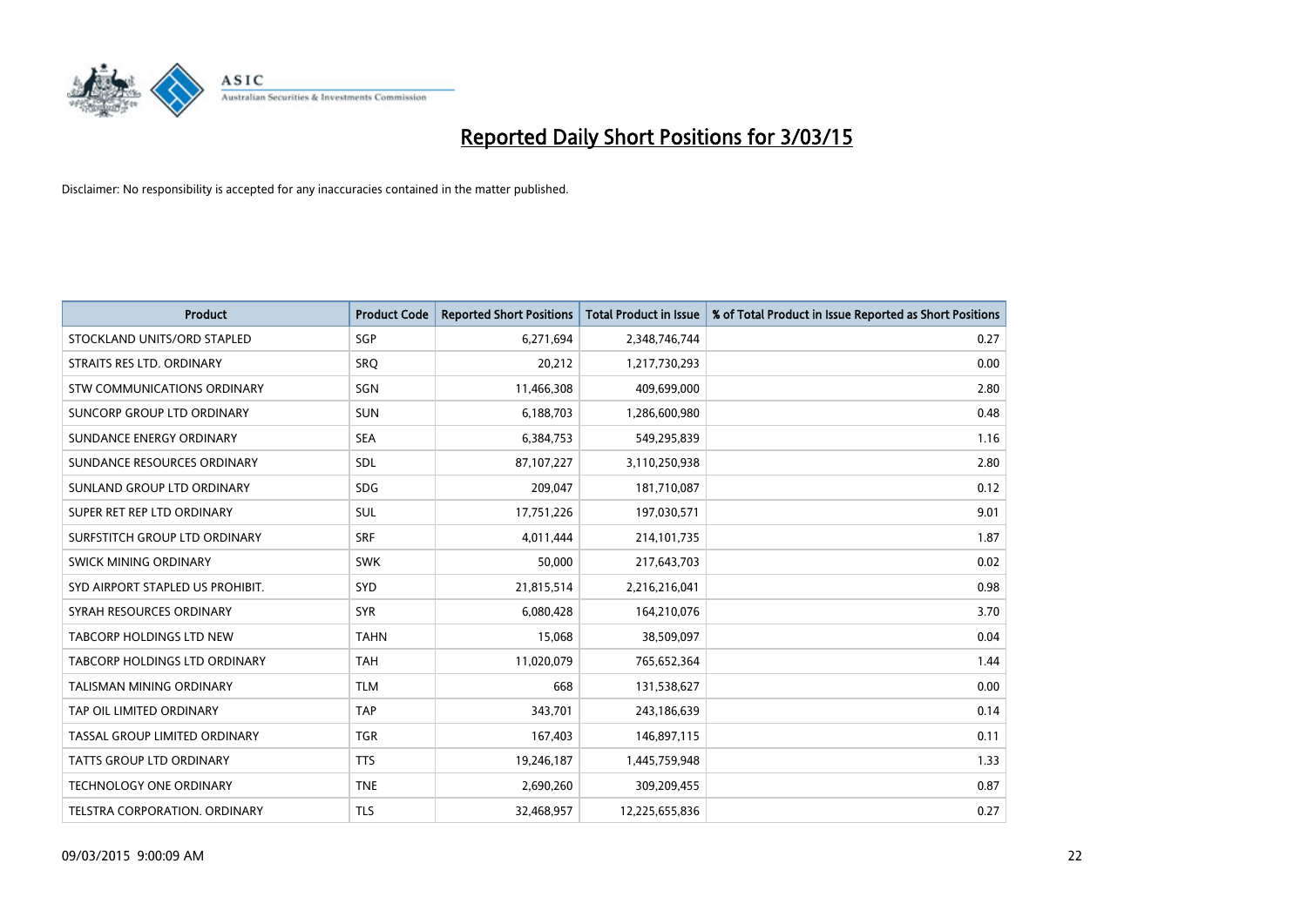

| <b>Product</b>                       | <b>Product Code</b> | <b>Reported Short Positions</b> | <b>Total Product in Issue</b> | % of Total Product in Issue Reported as Short Positions |
|--------------------------------------|---------------------|---------------------------------|-------------------------------|---------------------------------------------------------|
| TEN NETWORK HOLDINGS ORDINARY        | <b>TEN</b>          | 136,010,743                     | 2,630,984,596                 | 5.17                                                    |
| TERANGA GOLD CORP CDI 1:1            | <b>TGZ</b>          | 1,374                           | 71,141,662                    | 0.00                                                    |
| TFS CORPORATION LTD ORDINARY         | <b>TFC</b>          | 15,075,231                      | 326,983,445                   | 4.61                                                    |
| THE REJECT SHOP ORDINARY             | <b>TRS</b>          | 1,593,359                       | 28,844,648                    | 5.52                                                    |
| THINK CHILDCARE EDU ORDINARY         | <b>TNK</b>          | 500,000                         | 39,600,000                    | 1.26                                                    |
| THORN GROUP LIMITED ORDINARY         | <b>TGA</b>          | 26,970                          | 151,337,839                   | 0.02                                                    |
| TIGER RESOURCES ORDINARY             | <b>TGS</b>          | 7,146,143                       | 1,143,541,406                 | 0.62                                                    |
| TOLL HOLDINGS LTD ORDINARY           | <b>TOL</b>          | 2,856,880                       | 717,437,878                   | 0.40                                                    |
| TORO ENERGY LIMITED ORDINARY         | <b>TOE</b>          | 1                               | 1,903,769,581                 | 0.00                                                    |
| <b>TOWER LIMITED ORDINARY</b>        | <b>TWR</b>          | 793                             | 178,145,130                   | 0.00                                                    |
| TOX FREE SOLUTIONS ORDINARY          | <b>TOX</b>          | 457,284                         | 133,752,359                   | 0.34                                                    |
| TPG TELECOM LIMITED ORDINARY         | <b>TPM</b>          | 15,451,178                      | 793,808,141                   | 1.95                                                    |
| <b>TRADE ME GROUP ORDINARY</b>       | <b>TME</b>          | 4,018,599                       | 396,830,595                   | 1.01                                                    |
| <b>TRANSFIELD SERVICES ORDINARY</b>  | <b>TSE</b>          | 4,732,758                       | 512,457,716                   | 0.92                                                    |
| TRANSPACIFIC INDUST, ORDINARY        | <b>TPI</b>          | 84,099,500                      | 1,579,699,505                 | 5.32                                                    |
| TRANSURBAN GROUP TRIPLE STAPLED SEC. | <b>TCL</b>          | 8,635,299                       | 1,914,461,916                 | 0.45                                                    |
| TREASURY GROUP ORDINARY              | <b>TRG</b>          | 126,662                         | 27,604,144                    | 0.46                                                    |
| TREASURY WINE ESTATE ORDINARY        | <b>TWE</b>          | 12,175,185                      | 651,261,403                   | 1.87                                                    |
| TROY RESOURCES LTD ORDINARY          | <b>TRY</b>          | 3,840,599                       | 195,265,161                   | 1.97                                                    |
| UGL LIMITED ORDINARY                 | UGL                 | 19,121,009                      | 166,511,240                   | 11.48                                                   |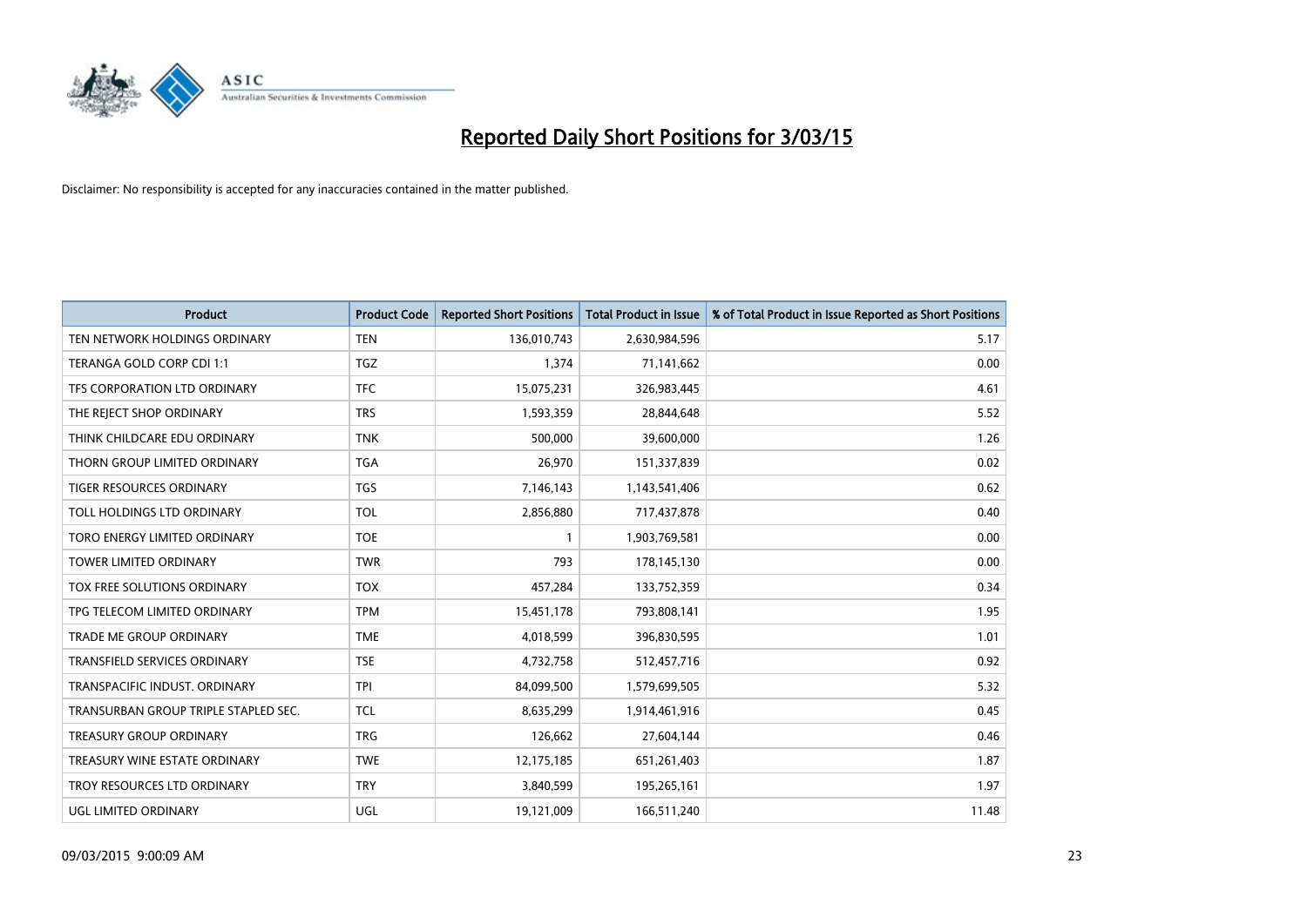

| <b>Product</b>                       | <b>Product Code</b> | <b>Reported Short Positions</b> | <b>Total Product in Issue</b> | % of Total Product in Issue Reported as Short Positions |
|--------------------------------------|---------------------|---------------------------------|-------------------------------|---------------------------------------------------------|
| UNILIFE CORPORATION CDI 6:1          | <b>UNS</b>          | 120,000                         | 267,390,162                   | 0.04                                                    |
| UNITY MINING LTD ORDINARY            | <b>UML</b>          | 320,000                         | 1,140,312,866                 | 0.03                                                    |
| UXC LIMITED ORDINARY                 | <b>UXC</b>          | 1,143,467                       | 331,590,518                   | 0.34                                                    |
| <b>VEDA GROUP LTD ORDINARY</b>       | <b>VED</b>          | 10,699,962                      | 842,055,406                   | 1.27                                                    |
| <b>VILLAGE ROADSHOW LTD ORDINARY</b> | <b>VRL</b>          | 1,753,181                       | 159,515,151                   | 1.10                                                    |
| <b>VIRGIN AUS HLDG LTD ORDINARY</b>  | <b>VAH</b>          | 31,703,200                      | 3,524,912,131                 | 0.90                                                    |
| <b>VIRTUS HEALTH LTD ORDINARY</b>    | <b>VRT</b>          | 5,032,945                       | 79,885,938                    | 6.30                                                    |
| VISION EYE INSTITUTE ORDINARY        | <b>VEI</b>          | 1,700,667                       | 178,873,554                   | 0.95                                                    |
| VITAL METALS LIMITED ORDINARY        | <b>VML</b>          | 500,000                         | 303,921,827                   | 0.16                                                    |
| <b>VOCATION LTD ORDINARY</b>         | <b>VET</b>          | 8,770,033                       | 230,000,000                   | 3.81                                                    |
| <b>VOCUS COMMS LTD ORDINARY</b>      | <b>VOC</b>          | 5,430,740                       | 105,441,949                   | 5.15                                                    |
| WAM CAPITAL LIMITED ORDINARY         | <b>WAM</b>          | 220                             | 345,405,201                   | 0.00                                                    |
| WARRNAMBOOL CHEESE ORDINARY          | <b>WCB</b>          | 19                              | 56,098,797                    | 0.00                                                    |
| <b>WATPAC LIMITED ORDINARY</b>       | <b>WTP</b>          | 4,250,568                       | 189,258,397                   | 2.25                                                    |
| <b>WDS LIMITED ORDINARY</b>          | <b>WDS</b>          | 88,433                          | 144,740,614                   | 0.06                                                    |
| WEBJET LIMITED ORDINARY              | <b>WEB</b>          | 1,311,773                       | 80,397,959                    | 1.63                                                    |
| <b>WESFARMERS LIMITED ORDINARY</b>   | <b>WES</b>          | 8,095,845                       | 1,123,752,517                 | 0.72                                                    |
| WESTERN AREAS LTD ORDINARY           | <b>WSA</b>          | 2,834,692                       | 232,580,131                   | 1.22                                                    |
| WESTERN DESERT RES. ORDINARY         | <b>WDR</b>          | 2,490,070                       | 620,049,919                   | 0.40                                                    |
| WESTERN DESERT RES. RIGHTS 31-MAR-14 | <b>WDRR</b>         | 17,835                          | 120,009,662                   | 0.01                                                    |